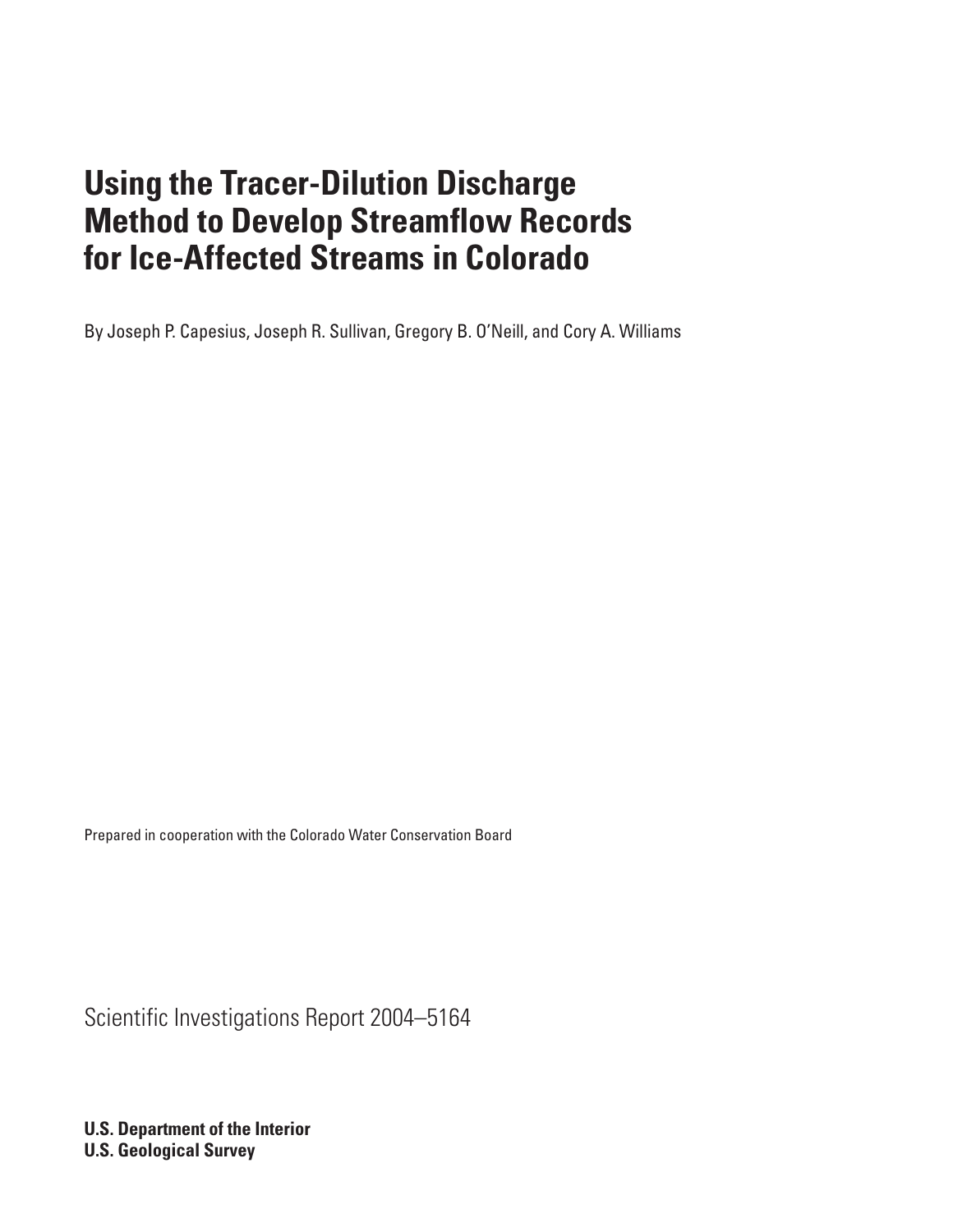## **U.S. Department of the Interior**

Gale A. Norton, Secretary

## **U.S. Geological Survey**

P. Patrick Leahy, Acting Director

U.S. Geological Survey, Reston, Virginia: 2005

For sale by U.S. Geological Survey, Information Services Box 25286, Denver Federal Center Denver, CO 80225

For more information about the USGS and its products: Telephone: 1-888-ASK-USGS World Wide Web: http://www.usgs.gov/

Any use of trade, product, or firm names in this publication is for descriptive purposes only and does not imply endorsement by the U.S. Government.

Although this report is in the public domain, permission must be secured from the individual copyright owners to reproduce any copyrighted materials contained within this report.

*Suggested citation:*

Capesius, J.P., Sullivan, J.R., O'Neill, G.B., and Williams, C.A., 2005, Using the tracer-dilution discharge method to develop streamflow records for ice-affected streams in Colorado: U.S. Geological Survey Scientific Investigations Report 2004–5164, 14 p.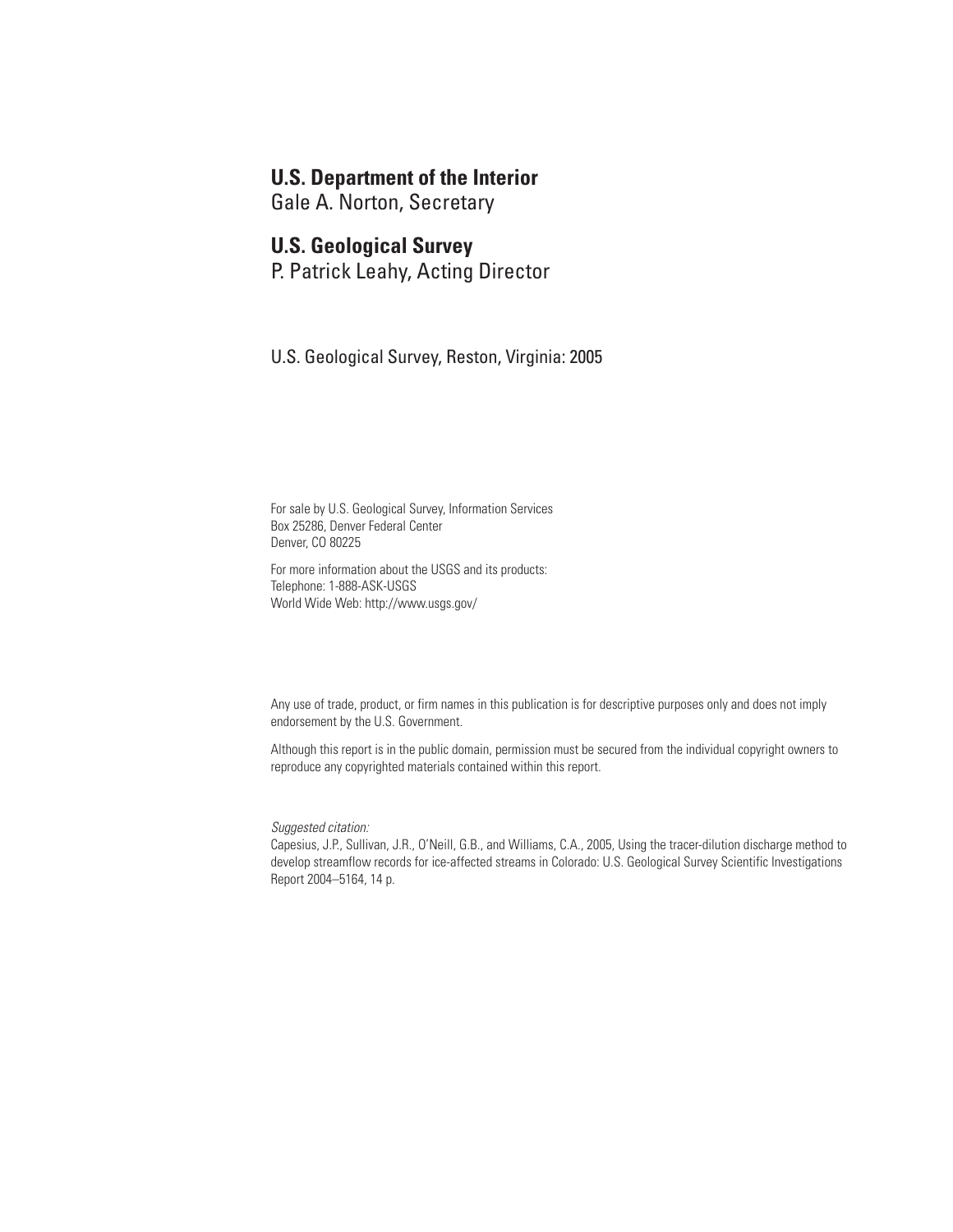# **Contents**

# **Figures**

| $2 - 6$ . |    | Graphs showing:                                                                                                                             |  |
|-----------|----|---------------------------------------------------------------------------------------------------------------------------------------------|--|
|           |    | 2. Concentration of chloride ions during a tracer-injection study in the stream                                                             |  |
|           |    | 3. Comparison of current-meter and tracer-dilution discharge measurements                                                                   |  |
|           | 4. | Comparison of current-meter and tracer-dilution discharge measurements                                                                      |  |
|           |    | 5. Streamflow-record comparison between estimated, current-meter, and<br>tracer-dilution methods, Brandon Ditch near Whitewater, Colorado11 |  |
|           | 6. | Streamflow-record comparison between estimated, current-meter, and<br>tracer-dilution methods, Keystone Gulch near Dillon, Colorado11       |  |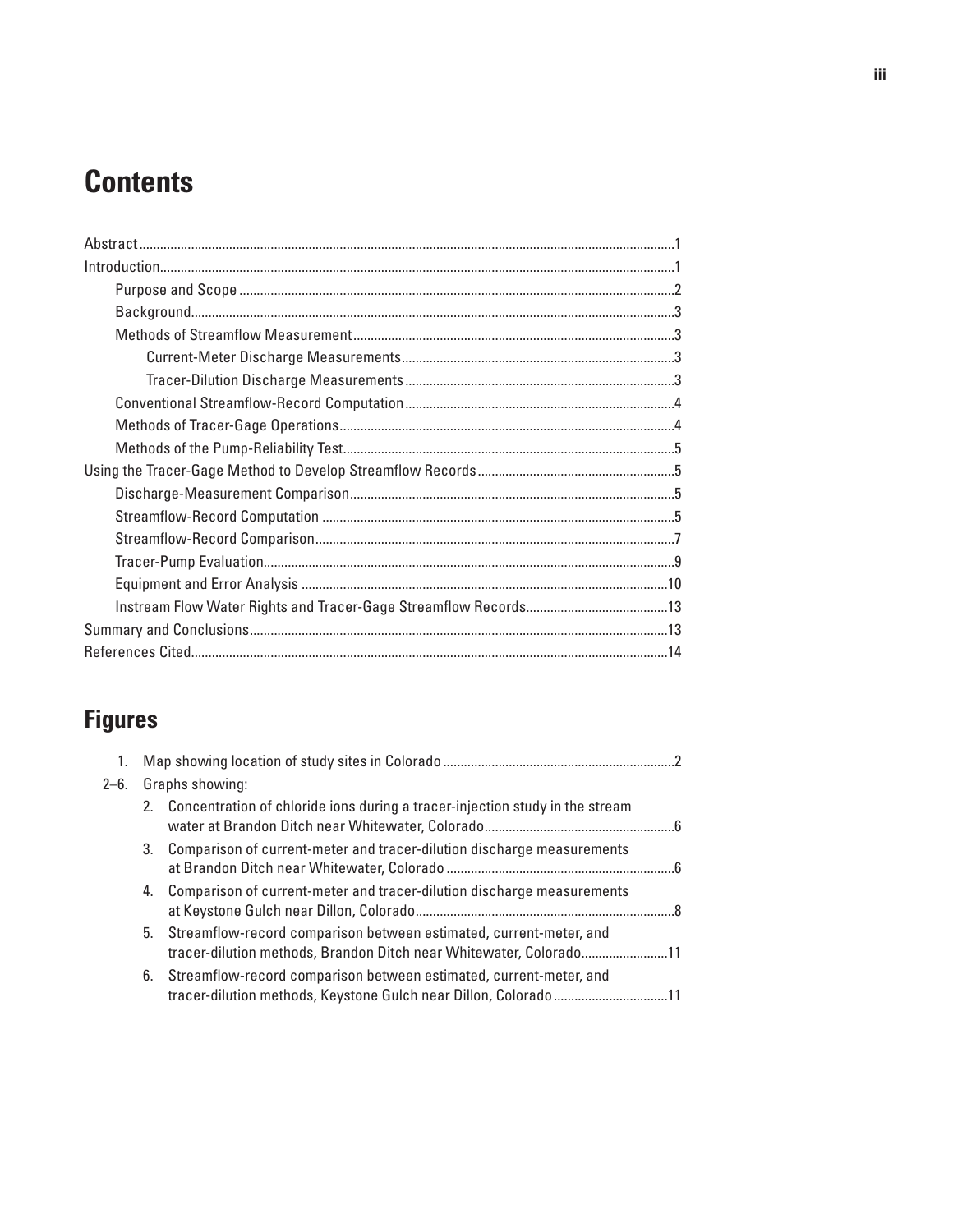# **Tables**

| 2.             | Tracer-gage and current-meter discharge measurements, Brandon Ditch        |  |
|----------------|----------------------------------------------------------------------------|--|
|                | 3. Tracer-gage and current-meter discharge measurements, Keystone Gulch    |  |
| 4.             | Comparison of current-meter, tracer-gage, and estimated streamflow record, |  |
| 5.             | Comparison of current-meter, tracer-gage, and estimated streamflow record, |  |
| 6.             |                                                                            |  |
| 7 <sub>1</sub> | 0 Outside and inside air temperatures for the tracer-pump evaluation 13    |  |

# **Conversion Factors**

| <b>Multiply</b>                  | B٧      | <b>To obtain</b>                |
|----------------------------------|---------|---------------------------------|
| mile (mi)                        | 1.609   | kilometer (km)                  |
| foot $(ft)$                      | 0.3048  | meter (m)                       |
| cubic foot per second $(ft^3/s)$ | 0.02832 | cubic meter per second $(m3/s)$ |
| milliliters per minute (mL/min)  | 0.03785 | gallon per minute (gal/min)     |

Temperature in degrees Celsius (°C) may be converted to degrees Fahrenheit (°F) as follows:

 $\textdegree$ F=(1.8× $\textdegree$ C)+32

Temperature in degrees Fahrenheit (°F) may be converted to degrees Celsius (°C) as follows:

 $°C=(°F-32)/1.8$ 

## Abbreviations

mg/L milligrams per liter<br>µS/cm microsiemens per o microsiemens per centimeter at 25 degrees Celsius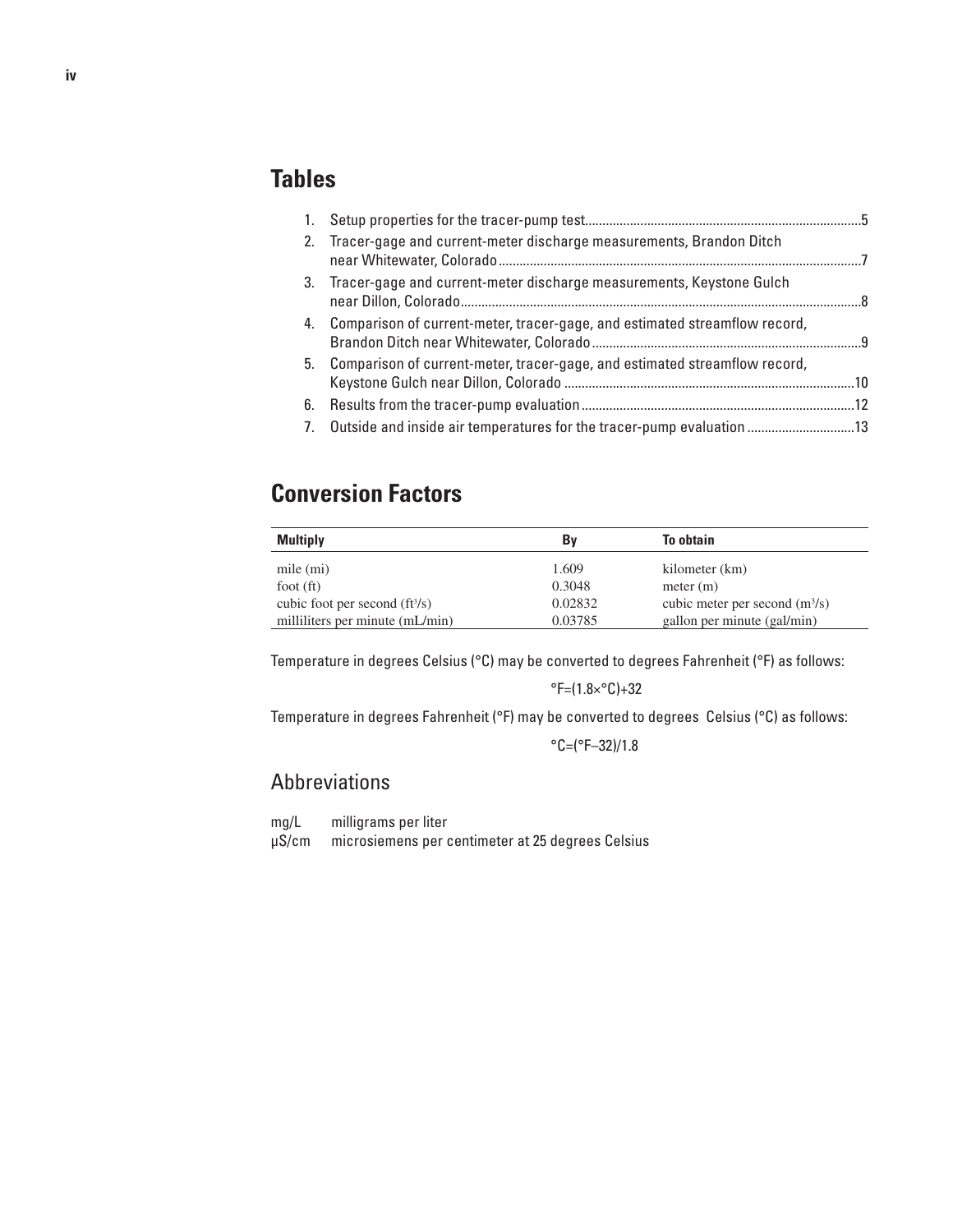By Joseph P. Capesius, Joseph R. Sullivan, Gregory B. O'Neill, and Cory A. Williams

## **Abstract**

Accurate ice-affected streamflow records are difficult to obtain for several reasons, which makes the management of instream-flow water rights in the wintertime a challenging endeavor. This report documents a method to improve ice-affected streamflow records for two gaging stations in Colorado. In January and February 2002, the U.S. Geological Survey, in cooperation with the Colorado Water Conservation Board, conducted an experiment using a sodium chloride tracer to measure streamflow under ice cover by the tracerdilution discharge method. The purpose of this study was to determine the feasibility of obtaining accurate ice-affected streamflow records by using a sodium chloride tracer that was injected into the stream. The tracer was injected at two gaging stations once per day for approximately 20 minutes for 25 days. Multiple-parameter water-quality sensors at the two gaging stations monitored background and peak chloride concentrations. These data were used to determine discharge at each site. A comparison of the current-meter streamflow record to the tracer-dilution streamflow record shows different levels of accuracy and precision of the tracer-dilution streamflow record at the two sites. At the lower elevation and warmer site, Brandon Ditch near Whitewater, the tracer-dilution method overestimated flow by an average of 14 percent, but this average is strongly biased by outliers. At the higher elevation and colder site, Keystone Gulch near Dillon, the tracer-dilution method experienced problems with the tracer solution partially freezing in the injection line. The partial freezing of the tracer contributed to the tracer-dilution method underestimating flow by 52 percent at Keystone Gulch. In addition, a tracer-pump-reliability test was conducted to test how accurately the tracer pumps can discharge the tracer solution in conditions similar to those used at the gaging stations. Although the pumps were reliable and consistent throughout the 25-day study period, the pumps underdischarged the tracer by 5.8–15.9 percent as compared to the initial pumping rate setting, which may explain some of the error in the tracer-dilution streamflow record as compared to current-meter streamflow record.

# **Introduction**

Accurate wintertime streamflow records are difficult to obtain for several reasons. First, ice cover changes the stagedischarge relation by causing a variable backwater condition, which can introduce error to the stage-discharge record during the weeks between discharge measurements. Second, ice cover may interfere with accurate gage-height measurement, especially on small streams with thick ice and snow cover. Third, wintertime weather makes current-meter measurements more difficult to make and potentially less accurate. These reasons, along with travel hazards, cause hydrographers to estimate large portions of the wintertime streamflow records at some sites in Colorado.

The inaccuracy of ice-affected streamflow records is particularly troublesome for streams where Instream-Flow (ISF) water rights exist. ISF water rights are administered by the State of Colorado for protection of the natural environment in support of the Instream Flow and Natural Lake Level Program. As part of this program, the State of Colorado acquired ISF water rights for more than 8,000 miles of streams and 475 natural lakes in the State. Water-use activities such as snowmaking at ski resorts can infringe on the amount of water needed to maintain the natural environment to a reasonable degree as stated in the Colorado Senate Bill 97, which was signed into law in 1973 (*http://cwcb.state.co.us/isf/Programs/ Docs/ISFQuantPolicy.pdf*). To balance the demands of water users with ISF water rights, water-resource managers need more accurate wintertime streamflow records.

One alternative to an estimated streamflow record is to increase the frequency of streamflow measurement, either with a current meter or by using the tracer-dilution discharge method. Increased current-meter measurement frequency is costly and generally not used except for specific short-term studies. Tracer-dilution discharge methods are a potentially cost-effective alternative. This method has been used to determine discharge in studies conducted in Wyoming (Kilpatrick and Cobb, 1985) and Iowa (Soenksen, 1990; Melcher and Walker, 1990). These studies used a fluorescent dye, rhodamine-WT, to determine discharge for streams. None of these studies, however, attempted to develop a streamflow record determined exclusively by the tracer-dilution discharge measurements.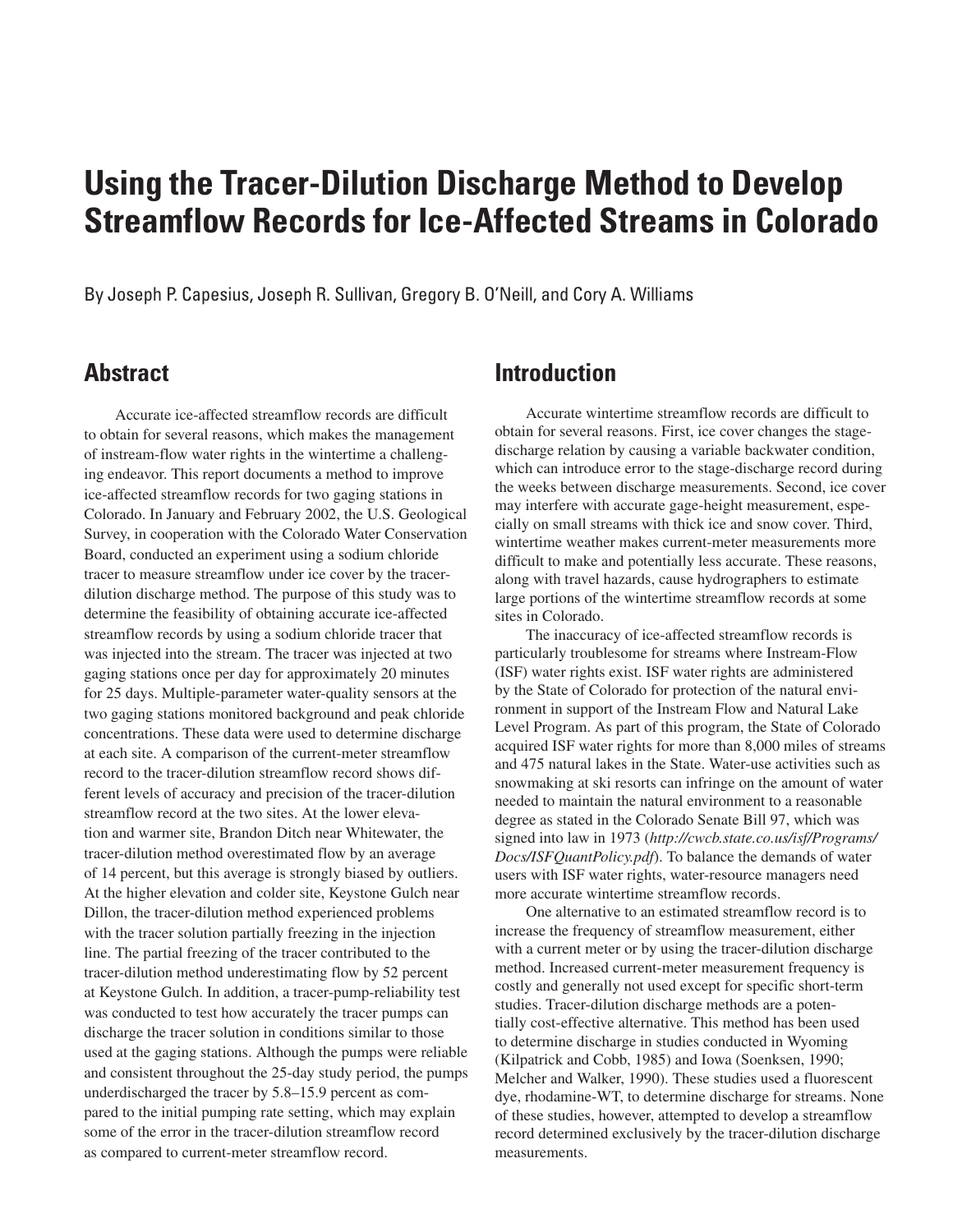In 2002, the U.S. Geological Survey (USGS), in cooperation with the Colorado Water Conservation Board, began a study to assess the feasibility and accuracy of the tracerdilution discharge method to develop streamflow records at two streamflow-gaging stations: Keystone Gulch near Dillon, Colorado, and Brandon Ditch near Whitewater, Colorado (fig. 1). In addition, the study also examined a key piece of equipment for the study, the tracer-injection pumps, to determine their reliability and accuracy in discharging the tracer into the stream over a period of weeks.

### **Purpose and Scope**

The purpose of this report is to describe the results of a study to determine the feasibility and accuracy of iceaffected streamflow records using the tracer-dilution discharge method. Data were collected from January 9 through February 12, 2002. This study expanded upon the methods used in previous tracer-dilution discharge-measurement studies (Kilpatrick and Cobb, 1985; Soenksen, 1990; Melcher and Walker, 1990; J.E. Vaill, U.S. Geological Survey, written commun., 1999) by incorporating automated tracer injection and near-continuous (3-minute interval) tracer-concentration measurements to determine discharge in conjunction with conventional current-meter measurements to produce a streamflow record. The tracer-dilution streamflow and estimated streamflow determined by straight-line interpolation methods were compared to streamflow determined from current-meter measurements. For simplicity of terminology, "tracer gage" refers to a system of equipment set up to automatically inject a tracer into a stream for which streamflow can be measured using the tracer-dilution discharge method. In addition, a separate test was conducted to measure the reliability and accuracy of the tracer pumps over a period of 25 days.



**Figure 1.** Location of study sites in Colorado.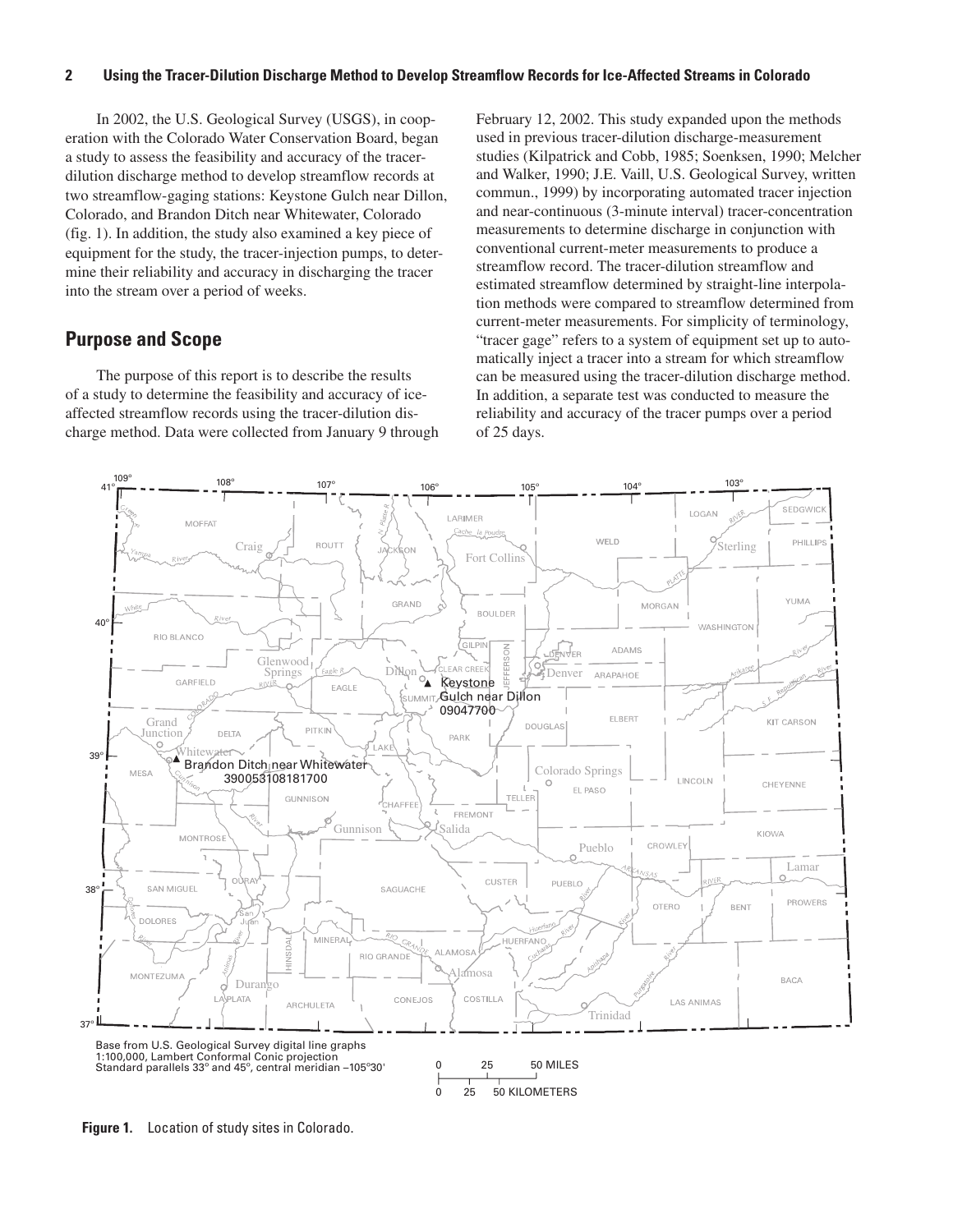## **Background**

The equipment for the tracer gages was installed at two sites with conventional streamflow-gaging stations (fig. 1): Brandon Ditch near Whitewater, Colorado (gaging station number 390053108181700), and Keystone Gulch near Dillon, Colorado (gaging station number 09047700). The Brandon Ditch gage was chosen because of a Parshall flume at the site that, when covered with insulating materials, was reported to remain free from ice during the winter. After the project had begun, however, it was noted that there was enough ice formation along the sides of the flume to prevent accurate discharge measurement using the Parshall flume. Therefore, currentmeter measurements were used to determine discharge at this site.

A tracer gage also was installed at Keystone Gulch. This site was chosen because it had an ISF water right (Case Number 5–86CW092) and a wintertime water user in close proximity (Keystone Ski Resort). Also, the site is located at an elevation of 9,350 ft on the northwest side of Keystone Mountain (11,935 ft). The Keystone Gulch site is subject to extremely cold wintertime temperatures, with overnight lows commonly reaching below 10° Fahrenheit. This site represented a field application of the tracer-gage methodology on a natural stream at high elevation, as it is noted that many of the streams with both an ISF water right and a substantial wintertime water user are located at high elevations (more than 7,500-ft elevation) in Colorado.

The tracer pumps were tested after the tracer gage was tested. It was noted from a previous tracer-gage experiment conducted at the Western Slope (Grand Junction, Colorado) office of the USGS (J.E. Vaill, U.S. Geological Survey, written commun., 1999) that the pumping rate was the only variable that could not be verified because the tracer-injection lines were buried and frozen in place. Therefore, a tracer-pump evaluation was conducted in an attempt to replicate onsite field conditions while accurately measuring the tracer volumes. This test was run for approximately 25 days.

## **Methods of Streamflow Measurement**

The following is a brief summary of the two streamflowmeasurement methods used in this study: the current-meter discharge-measurement method and the tracer-dilution discharge-measurement method. Those interested in further explanation of these or other streamflow-measurement methods are referred to Rantz and others (1982).

### Current-Meter Discharge Measurements

Current-meter discharge measurements are the most commonly used method to determine streamflow by the USGS (Rantz and others, 1982). Streamflow is measured by subdividing a stream cross section and measuring water velocity by using a current meter. The product of the width and depth of the subsections and the velocity in the middle of the subsection is the subsection discharge. The subsection discharges are added to determine total discharge or streamflow.

Most discharge measurements are given a measurement rating or an evaluation of the accuracy of the measurement. Current-meter discharge measurements are rated from Excellent to Poor, depending on percentage of total flow in any one subsection. Ideally, no one subsection should have more than 5 percent of the total streamflow. Measurements rated Poor have over 8 percent of the total discharge in a single subsection, although the measurement rating may be downgraded based on site conditions such as changes in flow or possible meter malfunction. There are instances when a Poor current-meter discharge measurement is the best that can be obtained. For example, the stream cross section may be too narrow to allow for an adequate number of velocity measurements. Current-meter discharge measurements at sites with ice cover are commonly rated Poor. Current-meter discharge measurements were made daily at the two tracer gages from January 9 through February 12, 2002.

### Tracer-Dilution Discharge Measurements

Streamflow also may be measured using tracers. Tracerdilution discharge measurements rely on the conservation of mass law. A tracer of known concentration is injected into a stream at a constant rate for a predetermined period of time upstream from the site of interest, which usually is a gaging station. Concentrations of the tracer are measured before, during, and after the tracer passes the site. Typically, the tracer concentrations rapidly increase, remain steady, and then decline rapidly at the downstream section. This form of tracer-dilution discharge measurement is called the constantrate method (Rantz and others, 1982). Discharge is determined by using the following equation, modified from Soenksen (1990):

$$
Q_{s} = 5.89 \times 10^{-7} \frac{(c_{i} Q_{i})}{(c_{g} - c_{b})}
$$
 (1)

where

- *Qs* is the discharge of the stream, in cubic feet per second  $(ft^3/s)$ ;
- $c_i$  is the concentration of the tracer injected, in milligrams per liter (mg/L);
- *Qi* is the rate of tracer injection, in milliliters per minute (mL/min);
- $c_g$  is the concentration of tracer at the gaging station, in milligrams per liter (mg/L);

and

 $c<sub>b</sub>$  is the background concentration of the tracer at the gaging station, in milligrams per liter (mg/L).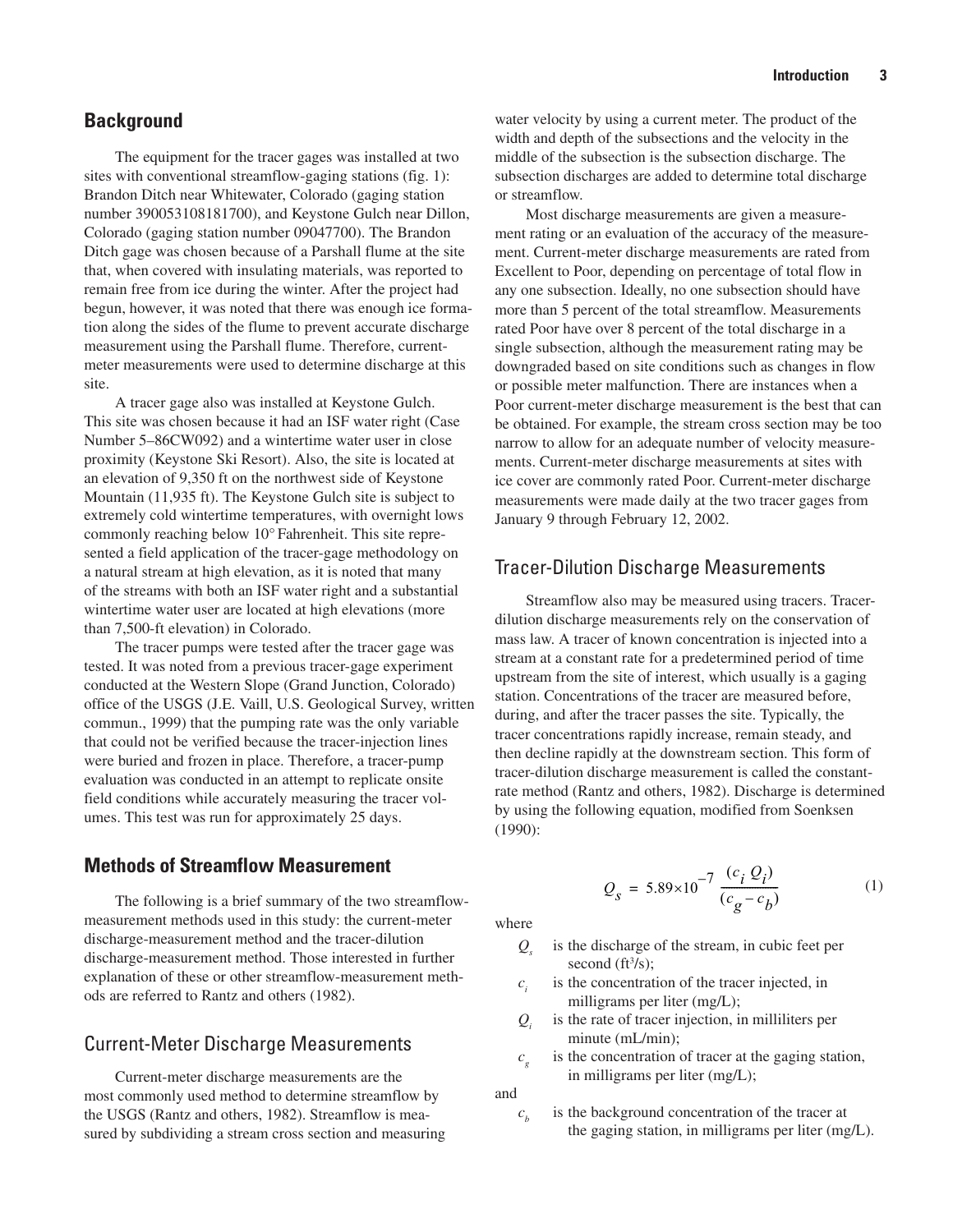Discharge determined by the tracer-dilution method is total discharge or streamflow. Use of the constant-rate tracerdilution discharge-measurement method also assumes that the tracer is uniformly mixed throughout the cross section and that there is no loss of the tracer due to sorption or a chemical reaction (Rantz and others, 1982). There is no assigned rating of the quality of the tracer-dilution discharge measurement. Tracer-dilution discharge measurements were made concurrently with the current-meter measurements from January 9 through February 12, 2002.

### **Conventional Streamflow-Record Computation**

Normally, stage is measured continuously at a stream site and discharge is measured periodically to develop a stage-discharge relation. In an ideal situation, this relation is constant and the amount of streamflow can be determined for all ranges in stage and discharge throughout the year. A dailymean discharge is determined by averaging the individual values of discharge measured throughout the day to develop a streamflow record.

At many sites subject to subfreezing temperatures, ice can affect the stage-discharge relation. The formation of ice causes a variable backwater condition that changes the stage-discharge condition. The variable nature of the backwater condition introduces error to the stage-discharge relation, but the amount of change is unknown during the periods between discharge measurements. During periods of ice, hydrographers try to minimize the uncertainty within the streamflow record by using climatologic information such as overnight low temperature and periods of precipitation or streamflow at hydrologically similar sites that are not affected by ice to estimate the streamflow record. Unfortunately, it is difficult to estimate streamflow record on a real-time basis at sites that become ice covered.

Another, although less preferred, method to estimate streamflow under ice cover is to assume a constant change in base flow between discharge measurements (Rantz and others, 1982). This method is only used at sites with complete ice cover in very cold conditions where temperature remains below freezing during long periods of time and when there are no comparable sites on which to base streamflow estimates.

#### **Methods of Tracer-Gage Operations**

The tracer-dilution discharge method was implemented at two tracer gages: Brandon Ditch near Whitewater, Colorado, and Keystone Gulch near Dillon, Colorado. The approach at the two sites was the same. A sodium chloride solution (greater than 100,000 mg/L) was injected with a piston-driven pump once per day, and a multiple-parameter water-quality sensor downstream from the gaging station measured chloride ion concentrations, water temperature, specific conductance, and pH.

One assumption of using the tracer-dilution discharge method is that the tracer is uniformly mixed in the streamflow. To ensure uniform mixing, the water-quality sensor must be placed at a sufficiently long distance downstream from the injection point. The mixing reach can be shortened by using multiple tracer-injection ports to help disperse the tracer more quickly (Rantz and others, 1982). At Brandon Ditch, the mixing reach between tracer injection and tracer measurement was about 300 ft along a relatively uniform channel where flow was expected to remain below 1 ft<sup>3</sup>/s. At Keystone Gulch, which consists of many pools and riffles, only a 100-ft reach immediately downstream from the gage was suitable for placement of the water-quality sensor. To ensure complete mixing of the tracer, several injection ports were used to inject the tracer and, before the site was covered with ice, small cobbles were moved to further help mix the tracer.

To test for the assumption of complete mixing, specific conductance of the stream water was measured in the stream at the same location as the chloride probe, both before and during the study period at Keystone Gulch. Specific conductance was measured at several points across the stream to ensure the chloride tracer was uniformly mixed. Specific conductance ranged from 131 to 137  $\mu$ S/cm across the stream where the probe was located during an initial test run in November 2001 and also during the initial setup on January 2002. Given the consistency of the two tests, the tracer was assumed uniformly mixed and further measurements were not made. At Brandon Ditch, no specificconductance measurements were made due to an oversight; however, the chloride probe was located at the mouth of the Parshall flume, which was about 300 ft downstream from the injection point for a channel that was less than 3 ft wide. Therefore, the tracer was assumed to have been uniformly mixed, which is plausible given the long mixing reach and small amounts of water at Brandon Ditch.

One tracer injection per day was used at each site so as to limit the time between refills of the tracer reservoir and to reduce tracer loading into the streams. Both sites were visited daily to make current-meter discharge measurements through an opening in the ice cover and to ensure that the equipment was working properly. The tracer pump was activated automatically by the data-collection platform at Brandon Ditch. At Keystone Gulch, electrical problems in the datacollection platform prevented automatic injection, so the pump was activated manually. In addition, a 200-hour candle was placed inside the shelter containing the tracer pump to add a small heat source to prevent the tracer from freezing and causing damage to the pump. The two tracer gages were operated from January 9 through February 12, 2002, in an effort to record 25 days of data. At the end of the datacollection period, the tracer-gage equipment was removed from both sites.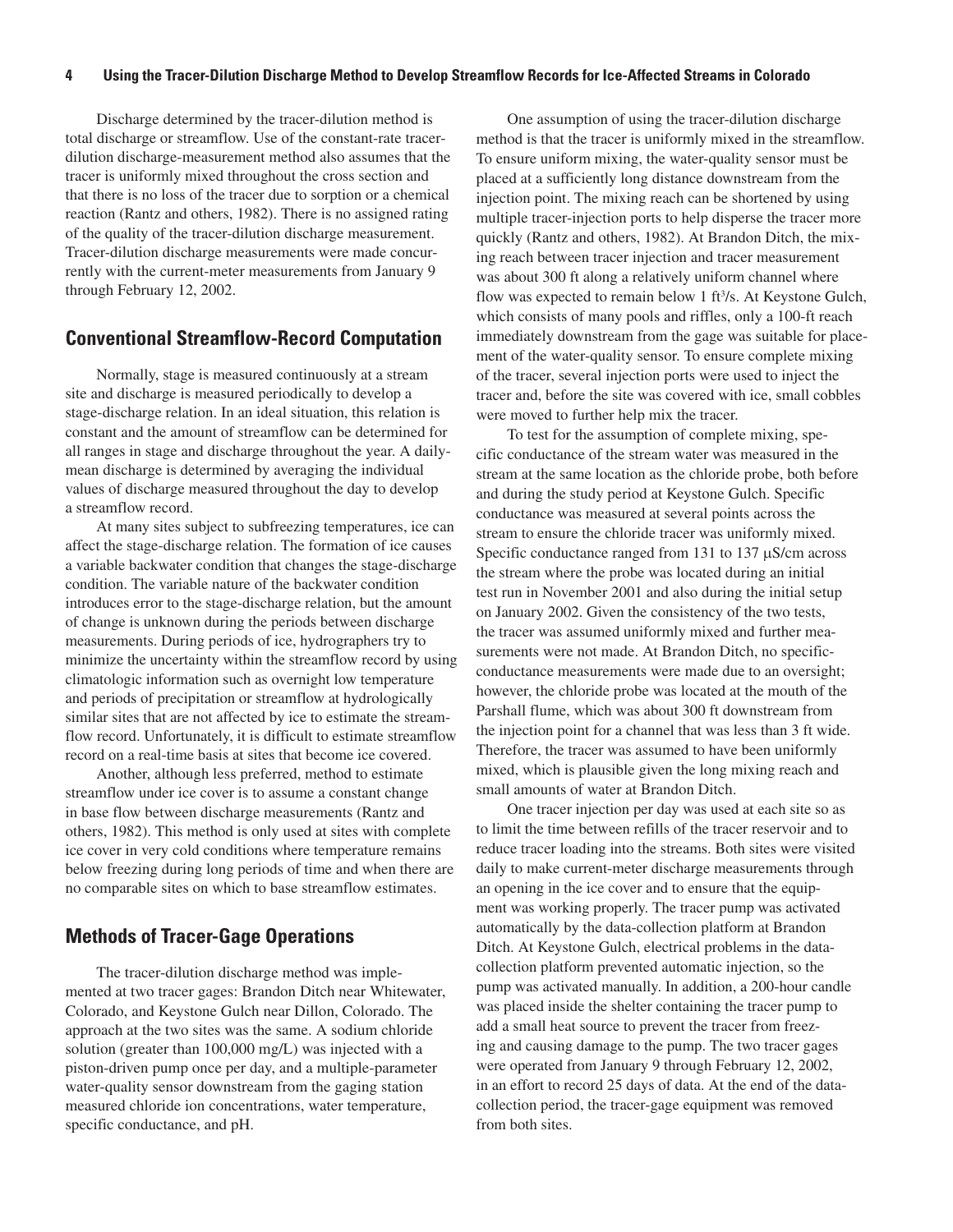## **Methods of the Pump-Reliability Test**

Upon completion of the tracer-gage portion of the study, the equipment was used in the pump-reliability test. The objective of this test was to determine the reliability and accuracy of the pumps to inject the sodium chloride tracer solution for the specified period. The tracer-pump-reliability test was conducted from February 23 through March 19, 2002, at the Western Slope office of the USGS in Grand Junction, Colorado. Table 1 lists the properties of each pump setup: Setup #1 was intended to determine the consistency of the pumping rates for field conditions without a heat source. Setup #1 represents the most basic tracer-gage setup. In setup #2, a heat source was added to determine if the heat source improved the consistency of the pumping rate, noting that a heat source (200-hour candle) was used at the Keystone Gulch site. Setup #3 was used to determine what effect a 200-ft electrical line and relay switch had on the pumping rate. This option was chosen because it was observed that battery voltage varied considerably during pumping, as recorded on the data-collection platforms; but there was less variation between the two streamflow-measurement methods at Brandon Ditch, where a relay switch and 200-ft electrical line were used to activate the pump. A heat source also was added to setup #3. Each pump setup was placed inside a small shelter, similar to those used at the two field sites.

#### **Table 1.** Setup properties for the tracer-pump test.

[mL/min, milliliters per minute; <, less than; ft, feet]

|                            | Setup #1 | Setup #2                               | Setup #3 |
|----------------------------|----------|----------------------------------------|----------|
| Pumping rate               |          | $500$ mL/min $450$ mL/min $490$ mL/min |          |
| Heat source                | No       | Yes                                    | Yes      |
| Length of electrical wire. | $<$ 5 ft | $<$ 5 ft                               | $200$ ft |
| Solar panel                | Yes      | Yes                                    | Yes      |
| Relay switch               | No       | No                                     | Yes      |

Each pump was set to a pumping rate similar to that used at the gaging stations (450–500 mL/min). In an attempt to mimic how the tracer pumps were installed at the tracer gages, the pumps were set for a consistent rate within this range, rather than setting the pump rates to a specific value. The final pumping rate for each setup was determined at the beginning of the tracer-pump evaluation by filling a graduated cylinder with the sodium chloride solution for 1 minute. Once the pump rate was between 450 and 500 mL/min, three additional rate tests were done to ensure consistency in the pump rates. This initial pump rate was used for comparison with the actual volume of solution pumped for 10 minutes during the 25 days of the tracer-pump evaluation.

# **Using the Tracer-Gage Method to Develop Streamflow Records**

The months of October 2001 through January 2002 were unusually dry and warm for much of Colorado. Therefore, it was decided to implement the tracer-gage portion of the study during the coldest months of the year to ensure complete ice cover at the two gaging stations and the tracer-pump evaluation would be conducted afterward. The site locations for the tracer gages were determined in October 2001, and the tracer-gage equipment was installed in early January 2002. During the tracer-gage study, the background chloride concentrations in the streams were generally low (less than 5 mg/L) and rose rapidly due to injection of the tracer solution, and then fell rapidly after the tracer pumping stopped (fig. 2). The tracer-dilution discharge measurements were compared with current-meter measurements. For the comparison, 24 tracer-dilution discharge measurements were made at Brandon Ditch near Whitewater and another 23 measurements were made at Keystone Gulch near Keystone. One measurement at Brandon Ditch and two at Keystone Gulch were not used due to equipment failures or the depletion of the tracer reservoir part way through the pumping cycle. The tracer-pump-reliability test was done from February 23 through March 19, 2002, at the Western Slope office of the USGS in Grand Junction, Colorado.

#### **Discharge-Measurement Comparison**

The tracer-dilution discharge measurements had varying levels of comparability with the current-meter discharge measurements at the two sites. At the Brandon Ditch gage, the tracer-dilution discharge measurements overestimated streamflow by an average of 14 percent (fig. 3 and table 2). However, the standard deviation between the two types of measurement was 49 percent and a 25-percent trimmed mean (mean of the central 50 percent of data) of –2 percent, which indicates the differences between the two methods was strongly biased by a few outliers.

At Keystone Gulch, the tracer-dilution discharge method was compared to the current-meter discharge by an average of 52 percent with a standard deviation of 13 percent (fig. 4 and table 3). Unlike the Brandon Ditch site, the average and standard deviation at the Keystone Gulch site were not greatly influenced by outliers as the 25-percent trimmed mean of percent differences between the two methods is –55 percent.

#### **Streamflow-Record Computation**

The ultimate goal of the tracer-dilution discharge method is to improve the accuracy of wintertime streamflow records. Normally, much of the iceaffected streamflow record for high-elevation sites in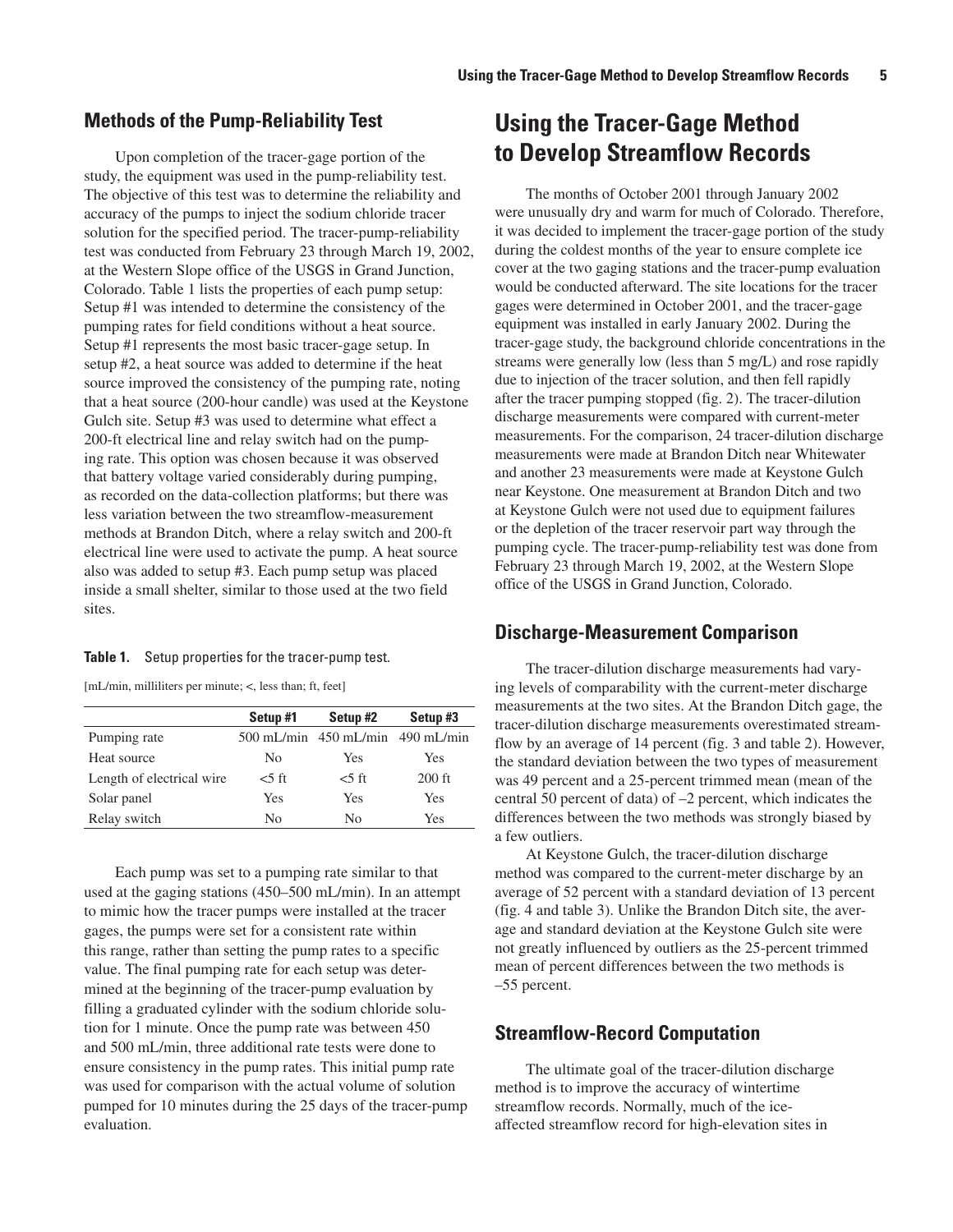

**Figure 2.** Concentration of chloride ions during a tracer-injection study in the stream water at Brandon Ditch near Whitewater, Colorado.

Colorado is estimated. The estimated streamflow record at a site often involves using a combination of the streamflow record of a nearby site with a more reliable streamflow record and measurements of climatic variables such as air temperature. Unfortunately, the Keystone Gulch site is subject to such cold temperatures (similar to arctic conditions) that air-temperature variations have little effect upon streamflow because the stream is covered with ice and a heavy layer of snow. Because midwinter air temperatures



**Figure 3.** Comparison of current-meter and tracer-dilution discharge measurements at Brandon Ditch near Whitewater, Colorado.

have little effect on the amount of streamflow at the Keystone Gulch gage, a slow and uniform recession in streamflow was assumed, and a straight-line interpolation between the first (January 9) and last (February 4) current-meter discharge measurements was used to determine the estimated streamflow record.

At Brandon Ditch, the amount of streamflow was controlled by a ditch headgate upstream from the site, and a relatively constant discharge also was assumed. Because wintertime record is not computed at Brandon Ditch and a straight-line interpolation between current-meter measurements was used at Keystone Gulch to determine the estimated streamflow record, the estimated streamflow record for this study was interpolated between the first and last current-meter discharge measurements made on January 19 and February 12, respectively. Although this interpolation may not be the most desired method to determine wintertime streamflow record, it does provide a point of reference that can be used to compare the currentmeter and tracer-gage methods of record computation. Each discharge measurement during the study is treated as the daily-mean discharge, and the three methods of record determination—tracer dilution, current meter, and straightline interpolation (estimated)—were examined. Although multiple tracer-dilution measurements per day would be more useful for monitoring the ISF water right, this study used daily measurements due to the developmental nature of the methodology.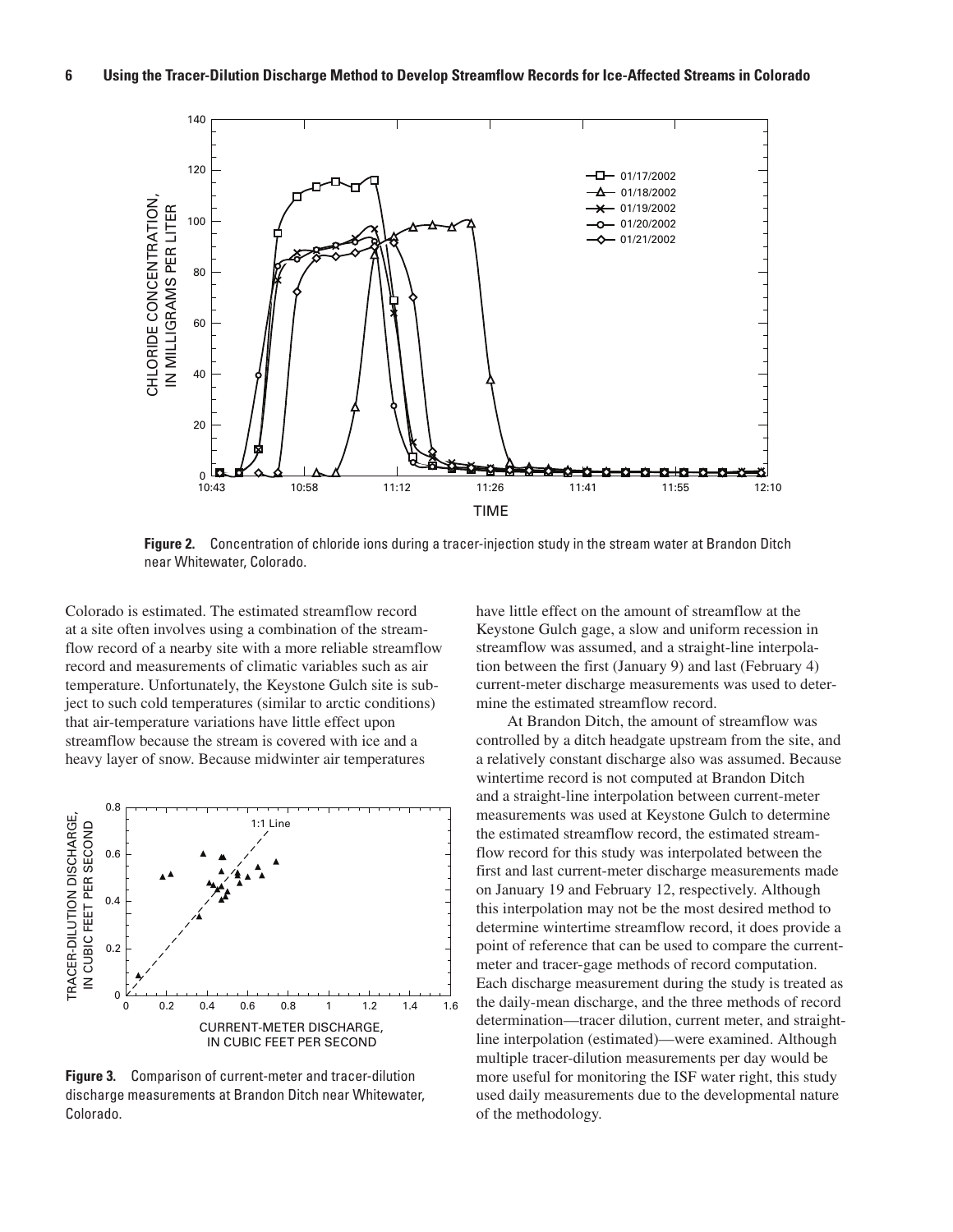#### **Table 2.** Tracer-gage and current-meter discharge measurements, Brandon Ditch near Whitewater, Colorado.

[conc., concentrations; mg/L, milligrams per liter; mL/min, milliliters per minute; ft<sup>3</sup>/s, cubic feet per second.  $c_i$ ,  $Q_i$ ,  $c_g$ , and  $Q_s$  are variables in equation 1]

|                                                                                             | <b>Chloride concentration</b><br><b>Tracer properties</b> |                                                    |                                     | <b>Discharge</b>                         |                                                                 |                       |                              |
|---------------------------------------------------------------------------------------------|-----------------------------------------------------------|----------------------------------------------------|-------------------------------------|------------------------------------------|-----------------------------------------------------------------|-----------------------|------------------------------|
| <b>Date</b>                                                                                 | Tracer conc.,<br>mg/L,<br>$\pmb{c}_i$                     | Injection rate,<br>mL/min,<br>$\boldsymbol{a}_{i}$ | Peak conc.,<br>mg/L,<br>$\pmb{c}_g$ | Background,<br>mg/L,<br>$\pmb{c}_{{}_b}$ | <b>Stream</b><br>discharge,<br>$ft^3/s$ ,<br>$\boldsymbol{a}_s$ | Measured,<br>$ft^3/s$ | <b>Percent</b><br>difference |
| 01/09/02                                                                                    | 146,000                                                   | 450                                                | 94                                  | $\sqrt{2}$                               | 0.42                                                            | 0.49                  | $-14$                        |
| 01/11/02                                                                                    | 146,000                                                   | 450                                                | 117                                 | $\sqrt{2}$                               | 0.34                                                            | 0.36                  | $-6$                         |
| 01/12/02                                                                                    | 146,000                                                   | 450                                                | 83                                  | $\sqrt{2}$                               | 0.48                                                            | 0.56                  | $-14$                        |
| 01/13/02                                                                                    | 146,000                                                   | 450                                                | 70                                  | $\overline{c}$                           | 0.57                                                            | 0.74                  | $-23$                        |
| 01/14/02                                                                                    | 146,000                                                   | 450                                                | 450                                 | $\sqrt{2}$                               | 0.09                                                            | 0.06                  | 50                           |
| 01/15/02                                                                                    | 146,000                                                   | 540                                                | 100                                 | $\mathbf{1}$                             | 0.47                                                            | 0.43                  | 9                            |
| 01/16/02                                                                                    | 146,000                                                   | 540                                                | 106                                 | $\mathbf{1}$                             | 0.44                                                            | 0.50                  | $-12$                        |
| 01/17/02                                                                                    | 146,000                                                   | 540                                                | 115                                 | $\mathbf{1}$                             | 0.41                                                            | 0.47                  | $-13$                        |
| 01/18/02                                                                                    | 146,000                                                   | 540                                                | 98                                  | $\mathbf{1}$                             | 0.48                                                            | 0.41                  | 17                           |
| 01/19/02                                                                                    | 146,000                                                   | 540                                                | 93                                  | $\mathbf{1}$                             | 0.50                                                            | 0.18                  | 178                          |
| 01/20/02                                                                                    | 146,000                                                   | 540                                                | 92                                  | 1                                        | 0.51                                                            | 0.67                  | $-24$                        |
| 01/21/02                                                                                    | 146,000                                                   | 540                                                | 90                                  | $\mathbf{1}$                             | 0.52                                                            | 0.55                  | $-5$                         |
| 01/22/02                                                                                    | 146,000                                                   | 540                                                | 93                                  | $\mathbf{1}$                             | 0.50                                                            | 0.60                  | $-17$                        |
| 01/23/02                                                                                    | 146,000                                                   | 540                                                | 101                                 | $\mathbf{1}$                             | 0.46                                                            | 0.47                  | $-2$                         |
| 01/24/02                                                                                    | 146,000                                                   | 540                                                | 104                                 | $\mathbf{1}$                             | 0.45                                                            | 0.45                  | $\overline{0}$               |
| 01/25/02                                                                                    | 146,000                                                   | 540                                                | 91                                  | $\mathbf{1}$                             | 0.52                                                            | 0.22                  | 136                          |
| 01/26/02                                                                                    | 146,000                                                   | 540                                                | 86                                  | 1                                        | 0.55                                                            | 0.65                  | $-15$                        |
| 01/27/02                                                                                    | 146,000                                                   | 540                                                | 78                                  | $\mathbf{1}$                             | 0.60                                                            | 0.38                  | 58                           |
| 01/28/02                                                                                    | 146,000                                                   | 540                                                | 92                                  | $\mathbf{1}$                             | 0.51                                                            | 0.55                  | $-7$                         |
| 01/29/02                                                                                    | 146,000                                                   | 540                                                | 89                                  | $\mathbf{1}$                             | 0.53                                                            | 0.47                  | 13                           |
| 02/01/02                                                                                    | 146,000                                                   | 540                                                | 80                                  | $\mathbf{1}$                             | 0.59                                                            | 0.47                  | 26                           |
| 02/02/02                                                                                    | 146,000                                                   | 540                                                | 80                                  | 1                                        | 0.59                                                            | 0.48                  | 23                           |
| 02/03/02                                                                                    | 146,000                                                   | 540                                                | 78                                  | 1                                        | 0.60                                                            | 0.66                  | $-9$                         |
| 02/04/02                                                                                    | 146,000                                                   | 505                                                | 74                                  | $\mathbf{1}$                             | 0.59                                                            | 0.70                  | $-16$                        |
|                                                                                             |                                                           |                                                    |                                     |                                          |                                                                 |                       |                              |
|                                                                                             |                                                           |                                                    |                                     | Average                                  | 0.49                                                            | 0.48                  | 14                           |
| 0.11<br>0.16<br>Chloride concentration accuracy limit is $\pm 2$ mg/L<br>Standard deviation |                                                           |                                                    |                                     |                                          |                                                                 |                       | 49                           |

#### **Streamflow-Record Comparison**

Results of the three methods for determining streamflow records for Brandon Ditch and Keystone Gulch were compared. Current-meter measurements are typically the standard by which other streamflow-measurement methods are judged; therefore, the tracer-dilution and estimated records were compared to the current-meter record (tables 4 and 5). The daily-mean streamflow record based on current-meter discharge measurements, tracer-dilution discharge measurements, and estimated record, percent difference from the current-meter record, and averages of both the streamflow record and the percent differences are listed in tables 4 and 5.

At Brandon Ditch (fig. 5 and table 4), the average current-meter streamflow for the period of daily measurements was 0.48 ft<sup>3</sup>/s. By comparison, the average for the same period using the tracer-dilution method was 0.49 ft<sup>3</sup>/s, overestimating streamflow by an average difference of 14 percent. Most of the overestimation of streamflow occurred during three particular measurements for which the streamflows were different by 50 percent or more. The estimated (straight-line interpolation) record at the site averaged 0.59 ft<sup>3</sup>/s, overestimating streamflow by an average of 64 percent.

The Keystone Gulch site had vastly different results compared to the Brandon Ditch site. The average current-meter discharge was  $2.8 \text{ ft}^3\text{/s}$  (fig. 6 and table 5). The average tracerdilution discharge was  $1.3$  ft<sup>3</sup>/s with an average of 52 percent underestimation of streamflow. The estimated record (straightline interpolation) was closer to the current-meter record, averaging 3.2 ft<sup>3</sup>/s, overestimating streamflow by an average of 20 percent.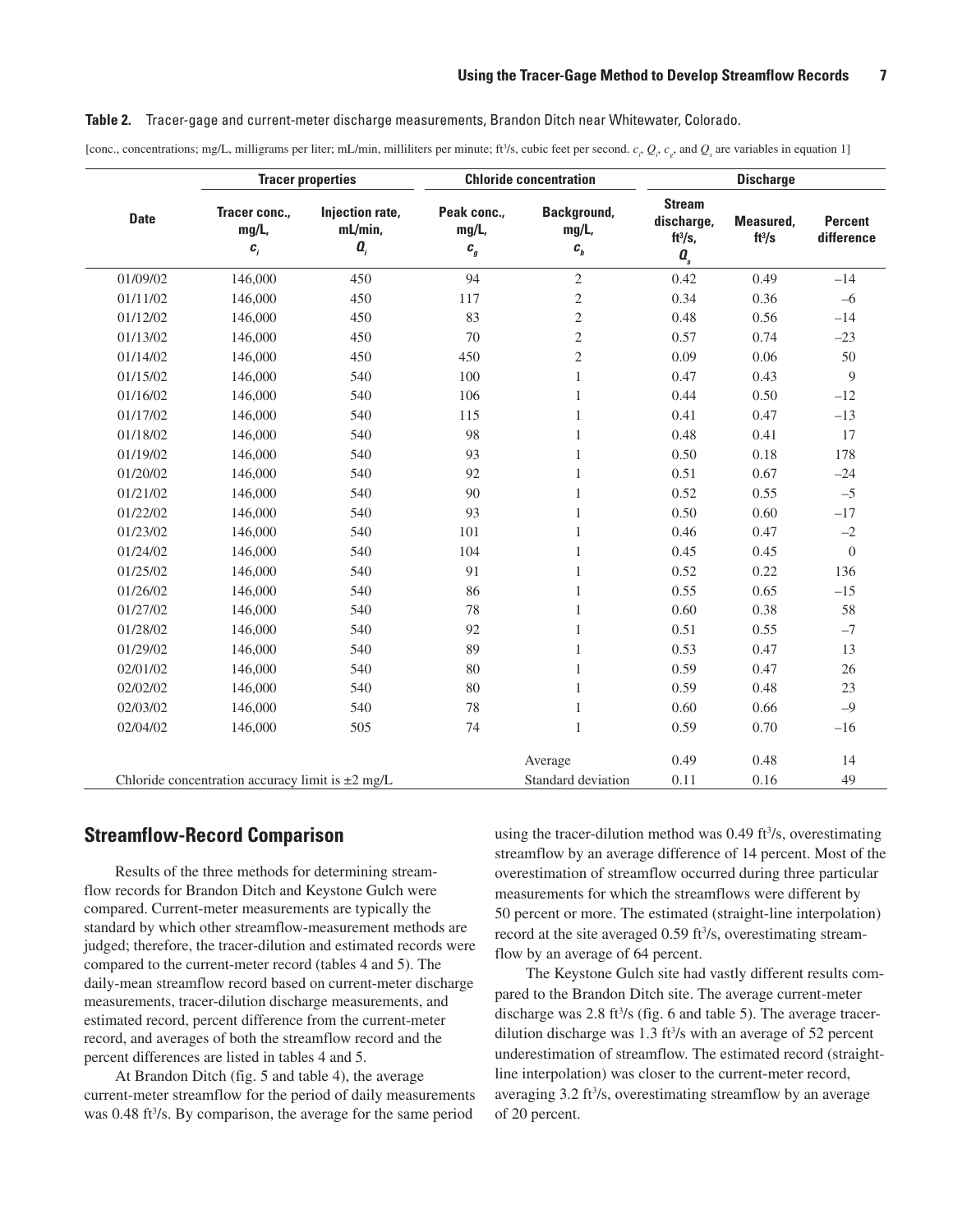

**Figure 4.** Comparison of current-meter and tracer-dilution discharge measurements at Keystone Gulch near Dillon, Colorado.

The results of the streamflow-record comparison using the available data are somewhat inconclusive; however, the inaccuracy of the Keystone Gulch tracer-dilution record is apparent. The inaccuracy at this site could be due more to equipment problems related to partial freezing of the tracer rather than to shortcomings of the methods. The results from the Brandon Ditch site show how streamflow records may be improved using the tracer-dilution method compared to using an estimated (straight-line interpolation) record. At most ice-affected sites, the additional data collection by the current-meter method cannot be justified due to the cost of visiting a site once per day. At sites where ISF water rights and wintertime water users come in conflict, however, the tracer-dilution method may provide improved streamflow record to help water-resource managers equitably distribute water.

**Table 3.** Tracer-gage and current-meter discharge measurements, Keystone Gulch near Dillon, Colorado.

[conc., concentrations; mg/L, milligrams per liter; mL/min, milliliters per minute; ft<sup>3</sup>/s, cubic feet per second.  $c_i$ ,  $Q_i$ ,  $c_g$ , and  $Q_s$  are variables in equation 1]

|             |                                                       | <b>Tracer properties</b>                           |                                     | <b>Chloride concentration</b>                                     | <b>Discharge</b>                                                          |                       |                              |
|-------------|-------------------------------------------------------|----------------------------------------------------|-------------------------------------|-------------------------------------------------------------------|---------------------------------------------------------------------------|-----------------------|------------------------------|
| <b>Date</b> | Tracer conc.,<br>mg/L,<br>$c_{i}$                     | Injection rate,<br>mL/min,<br>$\boldsymbol{a}_{i}$ | Peak conc.,<br>mg/L,<br>$\pmb{c}_g$ | Background,<br>mg/L,<br>$\boldsymbol{c}_{{\scriptscriptstyle b}}$ | <b>Stream</b><br>discharge,<br>$ft^3/s$ ,<br>$\pmb{\mathit{a}}_{{\sf s}}$ | Measured,<br>$ft^3/s$ | <b>Percent</b><br>difference |
| 01/17/02    | 108,000                                               | 560                                                | 30                                  | $\overline{2}$                                                    | 1.3                                                                       | 3.9                   | $-67$                        |
| 01/18/02    | 108,000                                               | 560                                                | 20                                  | $\overline{2}$                                                    | 2.0                                                                       | 3.4                   | $-41$                        |
| 01/19/02    | 108,000                                               | 560                                                | 60                                  | $\mathfrak{2}$                                                    | 0.61                                                                      | 1.9                   | $-68$                        |
| 01/20/02    | 108,000                                               | 560                                                | 33                                  | $\mathbf{1}$                                                      | 1.1                                                                       | 2.8                   | $-61$                        |
| 01/21/02    | 108,000                                               | 560                                                | 30                                  | $\mathbf{1}$                                                      | 1.2                                                                       | 3.2                   | $-63$                        |
| 01/22/02    | 108,000                                               | 560                                                | 20                                  | $\mathbf{1}$                                                      | 1.9                                                                       | 3.6                   | $-47$                        |
| 01/23/02    | 108,000                                               | 560                                                | 32                                  | 2                                                                 | 1.2                                                                       | 2.8                   | $-57$                        |
| 01/24/02    | 108,000                                               | 560                                                | 49                                  | $\mathbf{1}$                                                      | 0.74                                                                      | $\overline{2}$        | $-63$                        |
| 01/25/02    | 108,000                                               | 560                                                | 38                                  | $\mathbf{1}$                                                      | 0.96                                                                      | 3.1                   | $-69$                        |
| 01/26/02    | 108,000                                               | 560                                                | 24                                  | $\mathbf{1}$                                                      | 1.6                                                                       | 3.4                   | $-53$                        |
| 01/27/02    | 108,000                                               | 560                                                | 24                                  | $\mathfrak{2}$                                                    | 1.6                                                                       | 3.1                   | $-48$                        |
| 01/28/02    | 108,000                                               | 560                                                | 25                                  | $\mathfrak{2}$                                                    | 1.6                                                                       | 3.1                   | $-48$                        |
| 01/29/02    | 108,000                                               | 560                                                | 25                                  | $\sqrt{2}$                                                        | 1.6                                                                       | 2.9                   | $-45$                        |
| 02/01/02    | 108,000                                               | 560                                                | 45                                  | $\overline{2}$                                                    | 0.83                                                                      | 1.8                   | $-54$                        |
| 02/02/02    | 178,000                                               | 670                                                | 62                                  | $\overline{2}$                                                    | 1.2                                                                       | 2.3                   | $-48$                        |
| 02/04/02    | 178,000                                               | 640                                                | 65                                  | 3                                                                 | 1.1                                                                       | 2.9                   | $-62$                        |
| 02/05/02    | 178,000                                               | 510                                                | 30                                  | $\overline{2}$                                                    | 1.9                                                                       | 2.5                   | $-24$                        |
| 02/06/02    | 178,000                                               | 480                                                | 30                                  | $\mathbf{2}$                                                      | 1.8                                                                       | 2.6                   | $-31$                        |
| 02/07/02    | 178,000                                               | 620                                                | 66                                  | $\mathfrak{Z}$                                                    | 1.0                                                                       | 3.1                   | $-68$                        |
| 02/09/02    | 178,000                                               | 280                                                | 28                                  | $\overline{2}$                                                    | 1.1                                                                       | 2.4                   | $-54$                        |
| 02/10/02    | 178,000                                               | 250                                                | 20                                  | $\mathfrak{2}$                                                    | 1.5                                                                       | 2.3                   | $-35$                        |
| 02/11/02    | 178,000                                               | 260                                                | 22                                  | $\mathbf{2}$                                                      | 1.4                                                                       | 2.3                   | $-39$                        |
| 02/12/02    | 178,000                                               | 210                                                | 24                                  | $\overline{2}$                                                    | 1.0                                                                       | $2.5\,$               | $-60$                        |
|             |                                                       |                                                    |                                     | Average                                                           | 1.3                                                                       | 2.8                   | $-52$                        |
|             | Chloride concentration accuracy limit is $\pm 2$ mg/L |                                                    |                                     | Standard deviation                                                | 0.38                                                                      | 0.54                  | 13                           |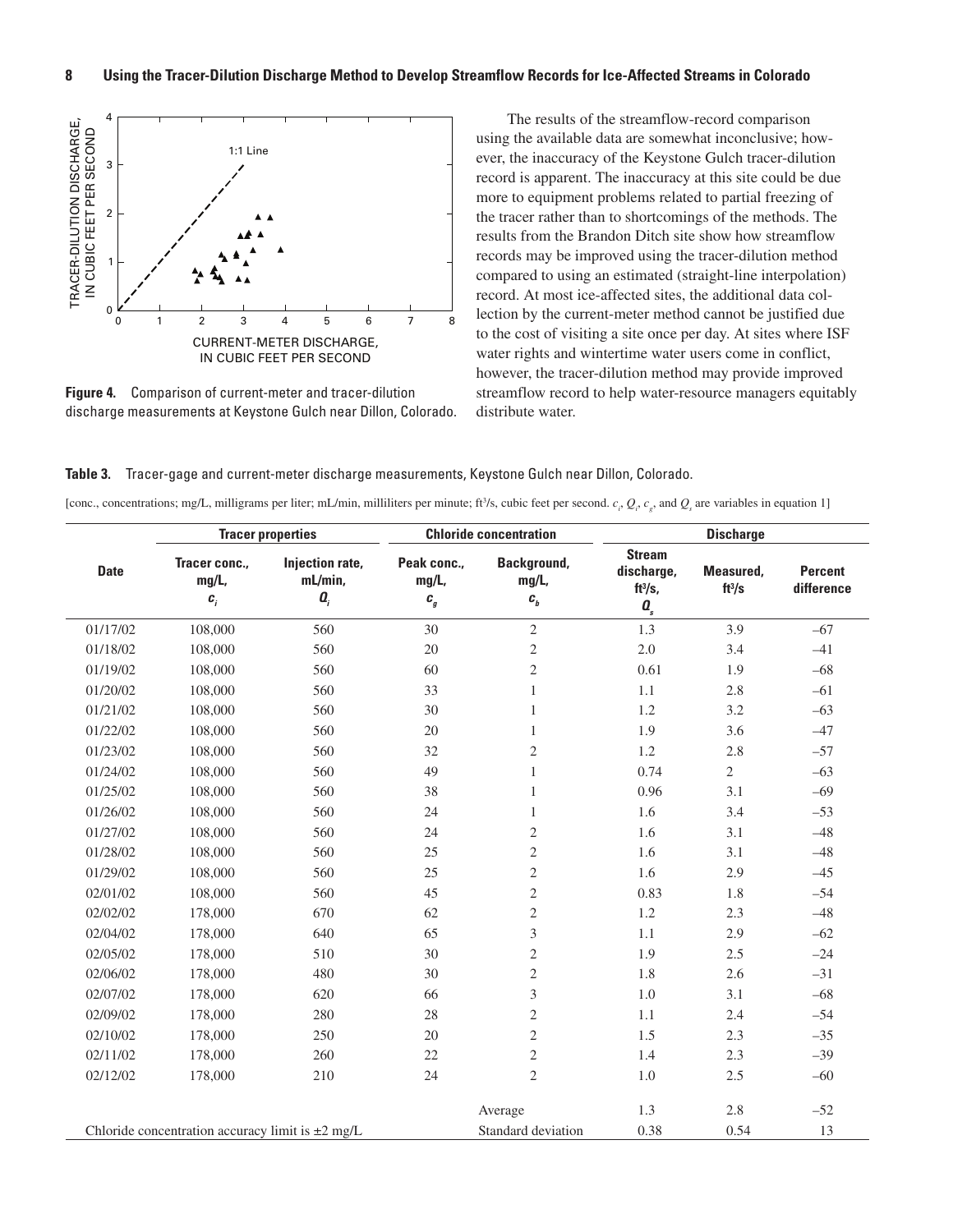**Table 4.** Comparison of current-meter, tracer-gage, and estimated streamflow record, Brandon Ditch near Whitewater, Colorado. [ft<sup>3</sup>/s, cubic feet per second; --, no data]

| <b>Date</b> | Measured,<br>$ft^3/s$    | Tracer,<br>$ft^3/s$      | <b>Percent</b><br>difference | Estimated,<br>$ft^3/s$ | <b>Percent</b><br>difference |
|-------------|--------------------------|--------------------------|------------------------------|------------------------|------------------------------|
| 01/09/02    | 0.49                     | 0.42                     | $-14$                        | 0.49                   | $\boldsymbol{0}$             |
| 01/10/02    | $-\,-$                   | $\overline{\phantom{a}}$ | $\overline{\phantom{a}}$     | 0.50                   | $\overline{\phantom{a}}$     |
| 01/11/02    | 0.36                     | 0.34                     | $-6$                         | 0.51                   | 41                           |
| 01/12/02    | 0.56                     | 0.48                     | $-14$                        | 0.51                   | $-8$                         |
| 01/13/02    | 0.74                     | 0.57                     | $-23$                        | 0.52                   | $-29$                        |
| 01/14/02    | 0.06                     | 0.09                     | 50                           | 0.53                   | 783                          |
| 01/15/02    | 0.43                     | 0.47                     | 9                            | 0.54                   | 25                           |
| 01/16/02    | 0.50                     | 0.44                     | $-12$                        | 0.55                   | $\overline{9}$               |
| 01/17/02    | 0.47                     | 0.41                     | $-13$                        | 0.55                   | 18                           |
| 01/18/02    | 0.41                     | 0.48                     | 17                           | 0.56                   | 37                           |
| 01/19/02    | $0.18\,$                 | 0.50                     | 178                          | 0.57                   | 217                          |
| 01/20/02    | 0.67                     | 0.51                     | $-24$                        | 0.58                   | $-14$                        |
| 01/21/02    | 0.55                     | 0.52                     | $-5$                         | 0.59                   | $\tau$                       |
| 01/22/02    | 0.60                     | 0.50                     | $-17$                        | 0.59                   | $-1$                         |
| 01/23/02    | 0.47                     | 0.46                     | $-2$                         | 0.60                   | 28                           |
| 01/24/02    | 0.45                     | 0.45                     | $\boldsymbol{0}$             | 0.61                   | 36                           |
| 01/25/02    | 0.22                     | 0.52                     | 136                          | 0.62                   | 181                          |
| 01/26/02    | 0.65                     | 0.55                     | $-15$                        | 0.63                   | $-4$                         |
| 01/27/02    | 0.38                     | 0.60                     | 58                           | 0.63                   | 67                           |
| 01/28/02    | 0.55                     | 0.51                     | $-7$                         | 0.64                   | 17                           |
| 01/29/02    | 0.47                     | 0.53                     | 13                           | 0.65                   | 38                           |
| 01/30/02    | $\overline{\phantom{a}}$ | $- -$                    | $-$                          | 0.66                   | $- -$                        |
| 01/31/02    | $\overline{\phantom{a}}$ | $-\!$                    | $\overline{\phantom{a}}$     | 0.67                   | $- -$                        |
| 02/01/02    | 0.47                     | 0.59                     | 26                           | 0.67                   | 43                           |
| 02/02/02    | 0.48                     | 0.59                     | 23                           | 0.68                   | 42                           |
| 02/03/02    | 0.66                     | 0.60                     | $-9$                         | 0.69                   | 5                            |
| 02/04/02    | 0.70                     | 0.59                     | $-16$                        | 0.70                   | $-0$                         |
| Average     | 0.48                     | 0.49                     | 14                           | 0.59                   | 64                           |

#### **Tracer-Pump Evaluation**

The reliability and accuracy of the piston-driven tracer pumps were evaluated during a test done from February 23 through March 19, 2002 (table 6). The pumps were evaluated because there was no practical method of independently measuring the output from the tracer pump, such as using a flow meter or volumetric measurements, because the injection lines were frozen in place. Also, this pump evaluation examined the consistency of three identical pumps to determine the pump reliability in a simulated field environment.

The three pumps were set up to automatically discharge a sodium chloride tracer solution for 10 minutes once per day. The setups were numbered in sequential order as setup #1, setup #2, and setup #3, and the specifications of each pump setup are given in table 1. Table 7 shows the air temperatures outside and inside the shelters while the pump test was in

progress as an indication of how well the heat source helped to regulate the air temperature inside the structure. For the pump test, a propane pilot light was used as a heat source.

Each pump setup underdischarged the tracer as compared to the initial setting (see table 6). Setup #1 underdischarged the tracer by an average of  $-10.4$  percent, setup #2 by –15.9 percent, and setup #3 by –5.8 percent. However, each pump setup was consistent in the volume of tracer discharged. Setup #1 had a standard deviation of the percent differences of 5.0 percent, setup #2 a standard deviation of 2.8 percent, and setup #3 a standard deviation of 3.6 percent.

These results from the tracer-pump evaluation support the assumption that the tracer pumps can consistently discharge the tracer solution for short time periods. However, to properly gage the tracer-injection rate, the results of this study also show that care must be taken when determining the pump rate before the pump is allowed to function automatically.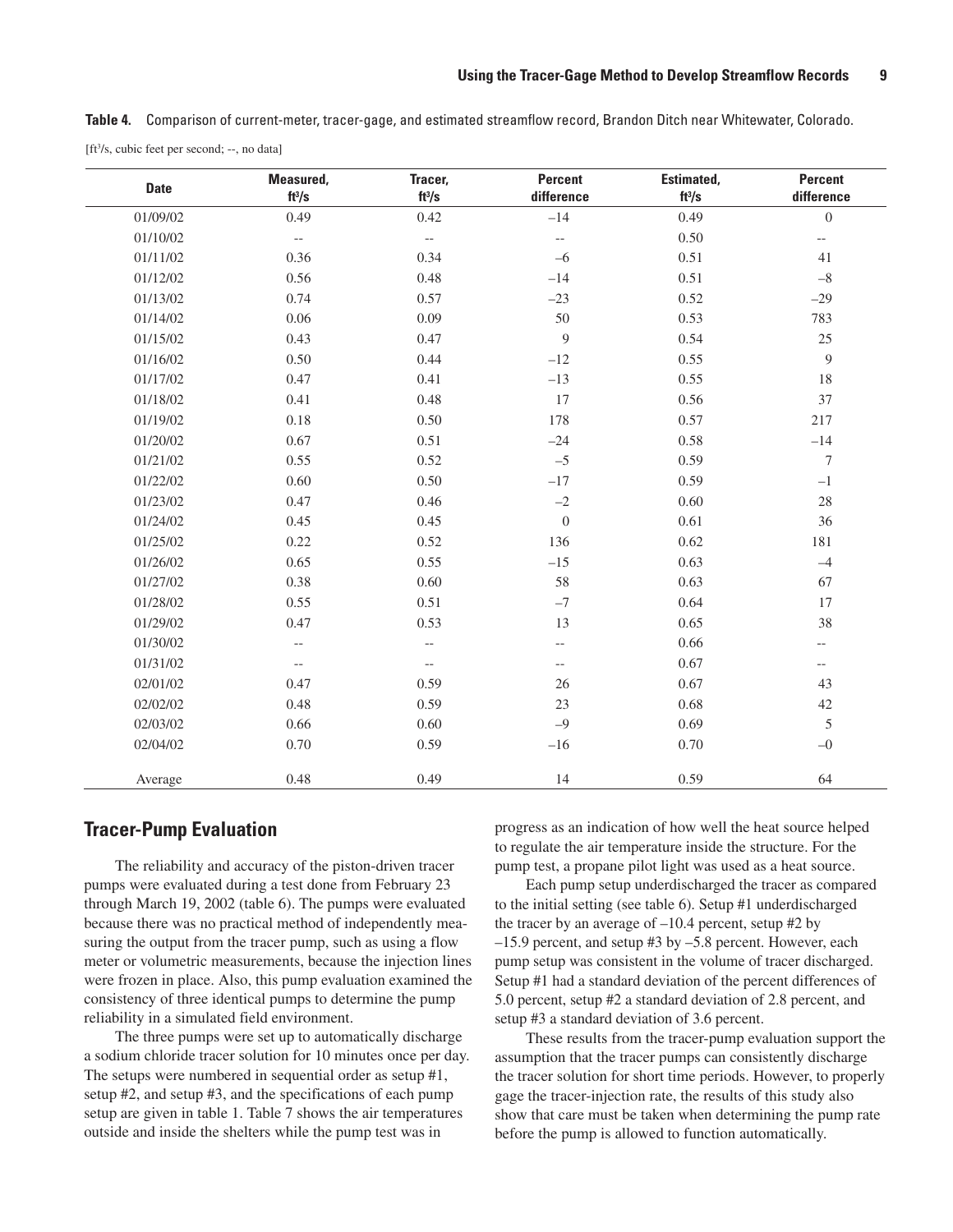**Table 5.** Comparison of current-meter, tracer-gage, and estimated streamflow record, Keystone Gulch near Dillon, Colorado.

[ft<sup>3</sup>/s, cubic feet per second; --, no data]

| <b>Date</b> | Measured,<br>$ft^3/s$ | Tracer,<br>$ft^3/s$      | <b>Percent</b><br>difference | <b>Estimated</b><br>record | Percent<br>difference                               |
|-------------|-----------------------|--------------------------|------------------------------|----------------------------|-----------------------------------------------------|
| 01/17/02    | 3.9                   | 1.3                      | $-67$                        | 3.9                        | $\boldsymbol{0}$                                    |
| 01/18/02    | 3.4                   | $2.0\,$                  | $-41$                        | 3.8                        | $12\,$                                              |
| 01/19/02    | 1.9                   | 0.61                     | $-68$                        | 3.8                        | 100                                                 |
| 01/20/02    | 2.8                   | 1.1                      | $-61$                        | 3.7                        | 32                                                  |
| 01/21/02    | 3.2                   | 1.2                      | $-63$                        | 3.7                        | 16                                                  |
| 01/22/02    | 3.6                   | 1.9                      | $-47$                        | 3.6                        | $\overline{0}$                                      |
| 01/23/02    | 2.8                   | $1.2\,$                  | $-57$                        | 3.6                        | 29                                                  |
| 01/24/02    | $2.0\,$               | 0.74                     | $-63$                        | 3.5                        | 75                                                  |
| 01/25/02    | 3.1                   | 0.96                     | $-69$                        | 3.5                        | 13                                                  |
| 01/26/02    | 3.4                   | 1.6                      | $-53$                        | 3.4                        | $\boldsymbol{0}$                                    |
| 01/27/02    | 3.1                   | 1.6                      | $-48$                        | 3.4                        | 10                                                  |
| 01/28/02    | 3.1                   | 1.6                      | $-48$                        | 3.3                        | 6                                                   |
| 01/29/02    | 2.9                   | 1.6                      | $-45$                        | 3.2                        | 10                                                  |
| 01/30/02    | $- -$                 | $-\,-$                   | $\overline{\phantom{a}}$     | 3.2                        | $-$                                                 |
| 01/31/02    | $--$                  | $--$                     | $-\,-$                       | 3.1                        | $\hspace{0.05cm} -\hspace{0.05cm} -\hspace{0.05cm}$ |
| 02/01/02    | 1.8                   | 0.83                     | $-54$                        | 3.1                        | 72                                                  |
| 02/02/02    | 2.3                   | $1.2\,$                  | $-48$                        | 3.0                        | 30                                                  |
| 02/03/02    | $- -$                 | $\overline{\phantom{a}}$ | $\overline{\phantom{a}}$     | 3.0                        | $\overline{\phantom{a}}$                            |
| 02/04/02    | 2.9                   | 1.1                      | $-62$                        | 2.9                        | $\boldsymbol{0}$                                    |
| 02/05/02    | 2.5                   | 1.9                      | $-24$                        | 2.9                        | 16                                                  |
| 02/06/02    | $2.6\,$               | 1.8                      | $-31$                        | $2.8\,$                    | $8\,$                                               |
| 02/07/02    | 3.1                   | $1.0\,$                  | $-68$                        | 2.8                        | $-10$                                               |
| 02/08/02    | $- -$                 | $\overline{\phantom{m}}$ | $-\hbox{--}$                 | 2.7                        | $-\,-$                                              |
| 02/09/02    | 2.4                   | 1.1                      | $-54$                        | 2.6                        | $\,8\,$                                             |
| 02/10/02    | 2.3                   | 1.5                      | $-35$                        | 2.6                        | 13                                                  |
| 02/11/02    | 2.3                   | 1.4                      | $-39$                        | $2.5\,$                    | $\overline{9}$                                      |
| 02/12/02    | 2.5                   | $1.0\,$                  | $-60$                        | $2.5\,$                    | $\boldsymbol{0}$                                    |
| Average     | 2.8                   | 1.3                      | $-52$                        | 3.2                        | 20                                                  |

## **Equipment and Error Analysis**

Probably the largest source of unquantifiable error in the tracer-dilution method is how the equipment works under extremely cold conditions. Although the pump-evaluation test examined the pump reliability to automatically inject the tracer during cold temperatures, the temperatures were not as cold as those at the Keystone Gulch gaging station. The tracer-gage results at Keystone Gulch showed that the tracer gage underestimated discharge at this site. It was noted during the study that the tracer pump had difficulty discharging the tracer solution, and partial freezing of the tracer solution in the injection lines was observed. Any reduction in the discharge of the tracer would cause an underestimation of discharge using the tracer-dilution method. In addition, a subsequent tracer-gage study (David Clow, U.S. Geological Survey, oral commun., 2003) experienced difficulty in accurately measuring the instream tracer concentration at a nearby site while the same probe performed well at a lower elevation, warmer site.

Future work in the tracer-dilution method will need to focus on improving the reliability of the equipment at very cold temperatures.

There are additional sources of error that are quantifiable that also may have introduced error in the accuracy analysis of the tracer-dilution method. First, there are accuracy limitations to the equipment that was used during the study. The chloride ion probes had a 2-mg/L accuracy limit. This accuracy limit may have introduced an error ranging from less than 1 percent to 3 percent for the flows at Brandon Ditch and an error ranging from 3 to 10 percent at Keystone Gulch, based on peak-chloride concentrations. A lower peak-chloride concentration was used at Keystone Gulch compared to Brandon Ditch because high sodium chloride concentration could be potentially harmful to the ecosystem of the stream. A higher concentration, however, would have helped reduce any probe-accuracy errors.

The use of chloride as the tracer has limited application in Colorado. One requirement for a tracer is that the background concentrations of the tracer are low. Because sodium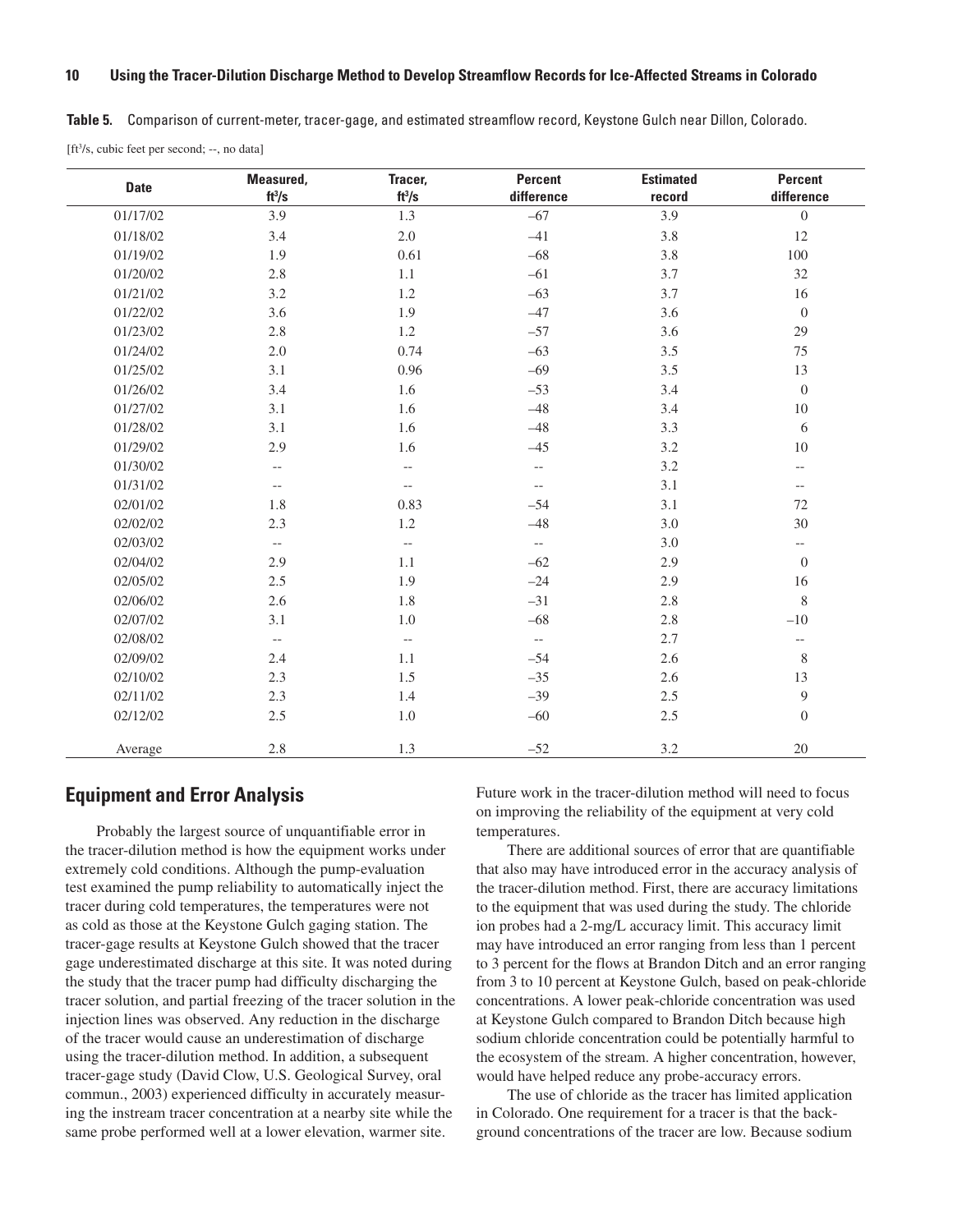

**Figure 5.** Streamflow-record comparison between estimated, current-meter, and tracer-dilution methods, Brandon Ditch near Whitewater, Colorado.



**Figure 6.** Streamflow-record comparison between estimated, current-meter, and tracer-dilution methods, Keystone Gulch near Dillon, Colorado.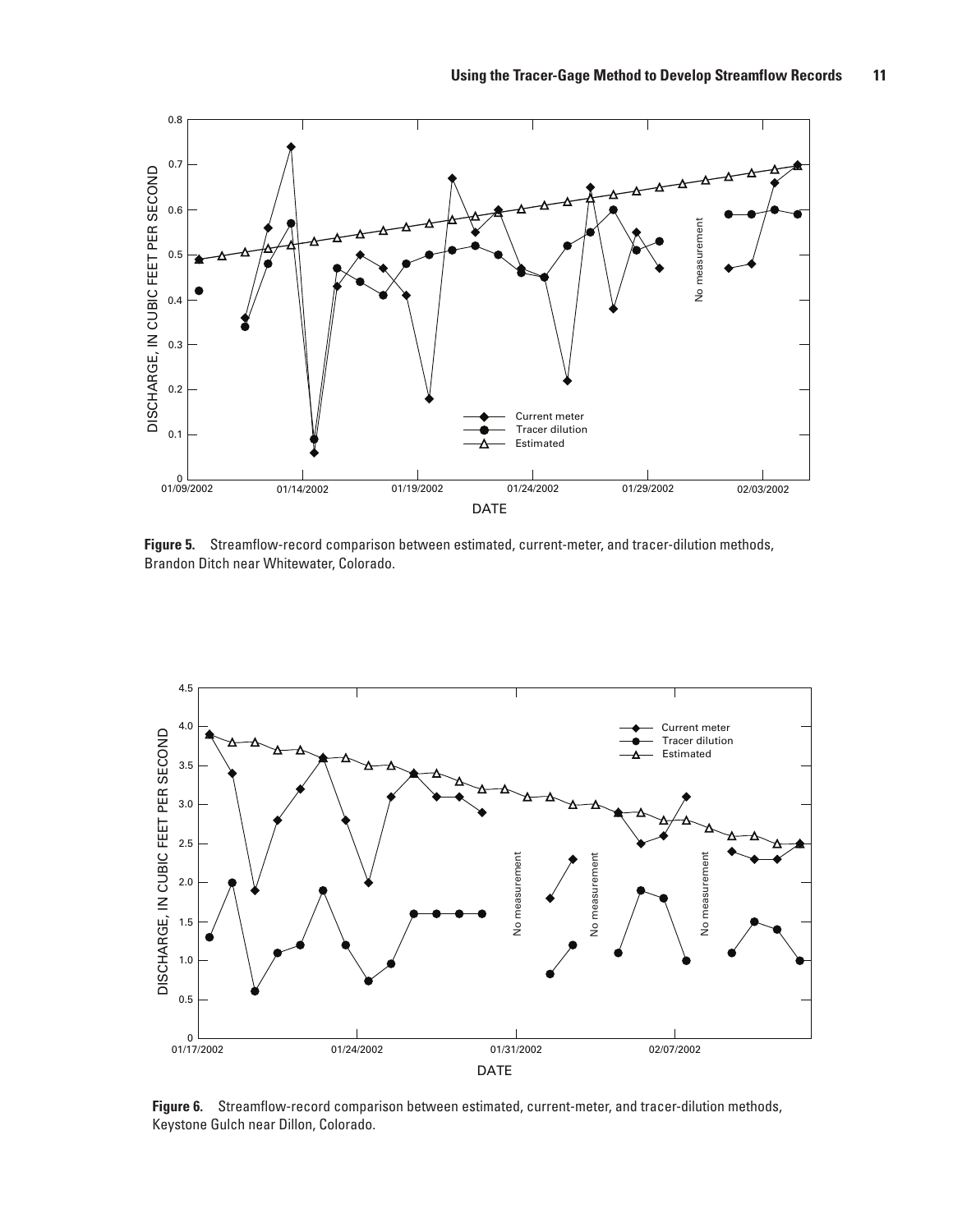#### **Table 6.** Results from the tracer-pump evaluation.

[%, percent; mL, milliliters; --, no data]

|                    | Pump setup #1: 5,000 mL  |                               | Pump setup #2: 4,500 mL  |                               | Pump setup #3: 4,900 mL   |                               |
|--------------------|--------------------------|-------------------------------|--------------------------|-------------------------------|---------------------------|-------------------------------|
| <b>Date</b>        | <b>Volume</b>            | % difference<br>from 4,800 mL | <b>Volume</b>            | % difference<br>from 4,500 mL | <b>Volume</b>             | % difference<br>from 4,900 mL |
| 02/23/2002         | 4,930                    | $-1.4$                        | $\overline{\phantom{a}}$ | $\overline{\phantom{a}}$      | 4,738                     | $-3.3$                        |
| 02/24/2002         | 4,820                    | $-3.6$                        | $- -$                    | $-$                           | 4,659                     | $-4.9$                        |
| 02/25/2002         | 4,210                    | $-15.8$                       | $-\,-$                   | $-$                           | 4,040                     | $-17.6$                       |
| 02/26/2002         | 4,029                    | $-19.4$                       | $-$                      | $-$                           | 4,536                     | $-7.4$                        |
| 02/27/2002         | $\overline{\phantom{a}}$ | $ \sim$                       | $-\,-$                   | $-$                           | $\overline{\phantom{a}}$  | $\mathbb{H}^{\mathbb{H}}$     |
| 02/28/2002         | 4,376                    | $-12.5$                       | $-$                      | $-$                           | 4,396                     | $-10.3$                       |
| 03/01/2002         | $\overline{\phantom{a}}$ | $\overline{\phantom{a}}$      | $-$                      | $-$                           | $\mathbb{L}^{\mathbb{L}}$ | $\overline{\phantom{a}}$      |
| 03/02/2002         | 4,622                    | $-7.6$                        | 4,000                    | $-11.1$                       | 4,500                     | $-8.2$                        |
| 03/03/2002         | 4,148                    | $-17.0$                       | 3,876                    | $-13.9$                       | 4,548                     | $-7.2$                        |
| 03/04/2002         | 4,216                    | $-15.7$                       | 3,746                    | $-16.8$                       | 4,425                     | $-9.7$                        |
| 03/05/2002         | 4,288                    | $-14.2$                       | 3,844                    | $-14.6$                       | 4,503                     | $-8.1$                        |
| 03/06/2002         | 4,396                    | $-12.1$                       | 3,902                    | $-13.3$                       | 4,652                     | $-5.1$                        |
| 03/07/2002         | 4,559                    | $-8.8$                        | 3,648                    | $-18.9$                       | 4,712                     | $-3.8$                        |
| 03/08/2002         | 4,720                    | $-5.6$                        | 3,734                    | $-17.0$                       | 4,693                     | $-4.2$                        |
| 03/09/2002         | 4,594                    | $-8.1$                        | 3,897                    | $-13.4$                       | 4,805                     | $-1.9$                        |
| 03/10/2002         | 4,364                    | $-12.7$                       | 3,560                    | $-20.9$                       | 4,550                     | $-7.1$                        |
| 03/11/2002         | 4,590                    | $-8.2$                        | 3,728                    | $-17.2$                       | 4,724                     | $-3.6$                        |
| 03/12/2002         | 4,498                    | $-10.0$                       | 3,860                    | $-14.2$                       | 4,744                     | $-3.2$                        |
| 03/13/2002         | 4,210                    | $-15.8$                       | 3,784                    | $-15.9$                       | 4,722                     | $-3.6$                        |
| 03/14/2002         | 4,104                    | $-17.9$                       | 3,904                    | $-13.2$                       | 4,810                     | $-1.8$                        |
| 03/15/2002         | 4.574                    | $-8.5$                        | 3,734                    | $-17.0$                       | 4,714                     | $-3.8$                        |
| 03/16/2002         | 4,656                    | $-6.9$                        | 3,876                    | $-13.9$                       | 4,784                     | $-2.4$                        |
| 03/17/2002         | 4,704                    | $-5.9$                        | 3,794                    | $-15.7$                       | 4,670                     | $-4.7$                        |
| 03/18/2002         | 4,688                    | $-6.2$                        | 3,726                    | $-17.2$                       | $\overline{\phantom{m}}$  | $\overline{\phantom{a}}$      |
| 03/19/2002         | 4,716                    | $-5.7$                        | 3,512                    | $-22.0$                       | 4,670                     | $-4.7$                        |
| Mean               | 4,479                    | $-10.4$                       | 3,785                    | $-15.9$                       | 4,618                     | $-5.8$                        |
| Standard deviation | 248                      | 5.0                           | 126                      | 2.8                           | 176                       | 3.6                           |
| Minus first 2 days |                          |                               |                          |                               |                           |                               |
| Mean               | 4,441                    | $-11.2$                       | 3,766                    | $-16.3$                       | 4,610                     | $-5.9$                        |
| Standard deviation | 224                      | 4.5                           | 118                      | 2.6                           | 182                       | 3.7                           |

chloride and magnesium chloride are used as road deicers throughout Colorado, the sites where chloride can be used as a tracer is limited to sites where few roads exist. In the mountains of Colorado, most roads follow at least portions of the stream valleys, thus limiting the use of chloride as a tracer to a few sites without roads that are used in the winter, such as Keystone Gulch.

Another limiting factor in the use of chloride as a tracer is the accuracy limitations of the in-situ water-quality probes. Most standard in-situ water-quality probes at present (2003) have an accuracy limit of 2 mg/L for the detection of chloride. Therefore, the peak concentration of chloride in the stream during the tracer-injection period should be at least 40–100 mg/L. Use of a tracer with a lower detection limit, such as rhodamine-WT dye, would allow for less tracer loading into the stream and a greater contrast between the background and peak tracer concentrations, which would reduce the error introduced by the accuracy limitations of the tracer probe. Another benefit of a lower detection limit of another tracer is the less frequent need to refill the tracer reservoir.

A second source of error in the equipment is the tracer pump. The pump-reliability test showed that the tracer pumps discharged less tracer solution as compared to the initial setting of the pumps. The pump-reliability test showed the pumps discharged 5.8–15.9 percent less tracer solution than was originally set. This decrease in the tracer discharge into the stream would cause an underestimation of discharge at the gaging stations by the same magnitude, but much of this error could be reduced with additional preparation of the tracer gage. One solution to this problem is to develop a better method to measure how much tracer is being discharged during a tracer-dilution study and to repeatedly check the pumping rate throughout the study without interfering with the operation of the tracer-injection equipment.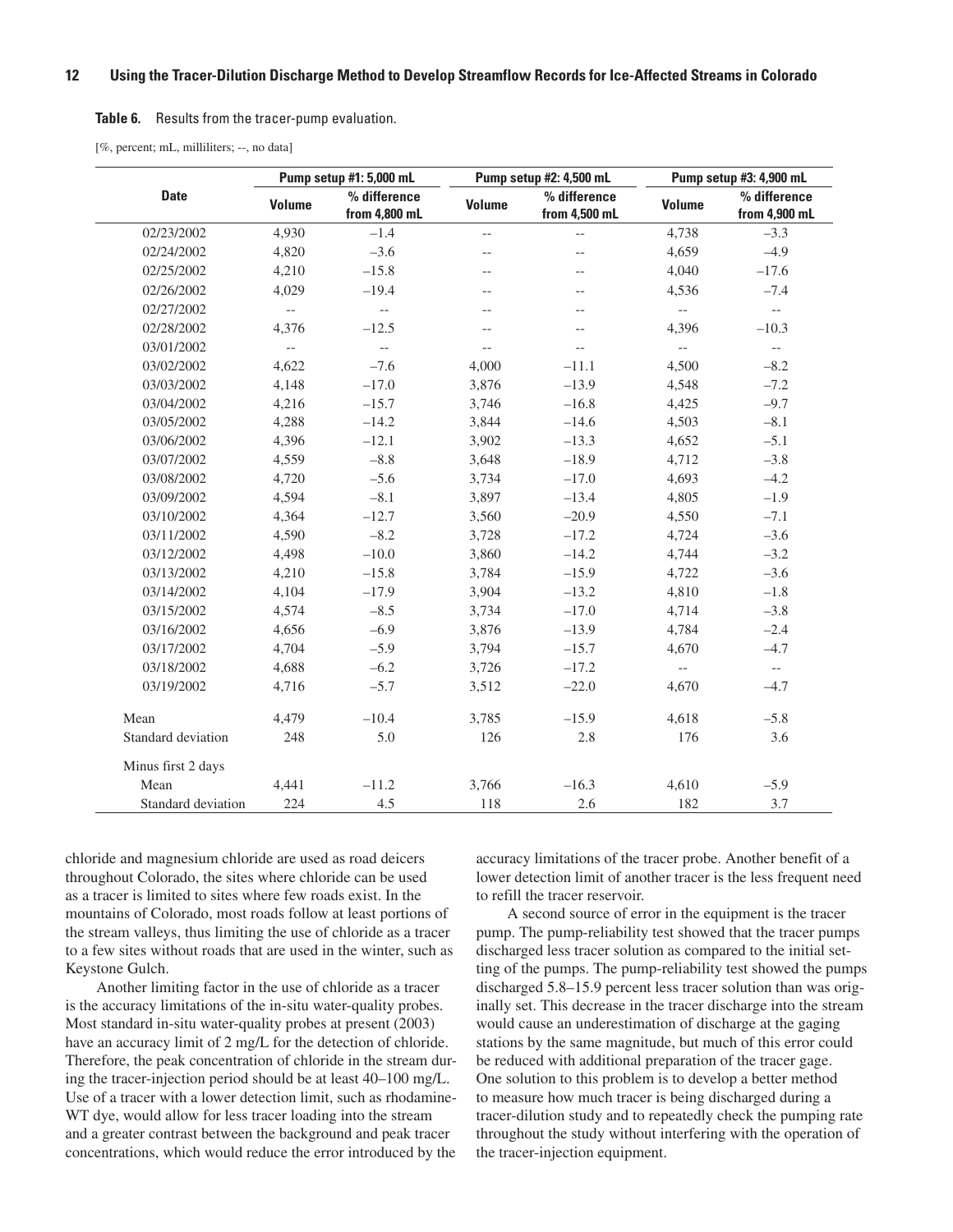**Table 7.** Outside and inside air temperatures for the tracer-pump evaluation.

[°C, degrees Celsius; --, no data]

|             | <b>Temperatures for pump test</b> |              |  |  |  |
|-------------|-----------------------------------|--------------|--|--|--|
| <b>Date</b> | Inside, °C                        | Outside, °C  |  |  |  |
| 02/23/2002  | 14                                | 14           |  |  |  |
| 02/24/2002  | 20                                | 5            |  |  |  |
| 02/25/2002  | 13.5                              | 1.5          |  |  |  |
| 02/26/2002  | 6                                 | $-4$         |  |  |  |
| 02/27/2002  | $-3$                              | $-4$         |  |  |  |
| 02/28/2002  | 12                                | $\mathbf{1}$ |  |  |  |
| 03/01/2002  |                                   |              |  |  |  |
| 03/02/2002  | 10                                | $-4$         |  |  |  |
| 03/03/2002  | 10                                | $-6$         |  |  |  |
| 03/04/2002  | 11.5                              | $-4$         |  |  |  |
| 03/05/2002  | 13                                | 5            |  |  |  |
| 03/06/2002  | 17                                | 8            |  |  |  |
| 03/07/2002  | 9                                 | 9            |  |  |  |
| 03/08/2002  | 14.5                              | 3.5          |  |  |  |
| 03/09/2002  | $\overline{4}$                    | $-4$         |  |  |  |
| 03/10/2002  | 18                                | 8.5          |  |  |  |
| 03/11/2002  | 23.5                              | 11           |  |  |  |
| 03/12/2002  | 20                                | 10.5         |  |  |  |
| 03/13/2002  | 27                                | 15           |  |  |  |
| 03/14/2002  | 15.5                              | 1            |  |  |  |
| 03/15/2002  | 22                                | 11.5         |  |  |  |
| 03/16/2002  | 14                                | 0.5          |  |  |  |
| 03/17/2002  | 17                                | 7            |  |  |  |
| 03/18/2002  | 6.5                               | 3.5          |  |  |  |

A third source of quantifiable error is the accuracy of the current-meter discharge measurements. At Brandon Ditch, most of the measurements made for this study are rated Poor or Fair, which indicates a greater than 8-percent accuracy limit and an 8-percent accuracy limit, respectively (Rantz and others, 1982). The measurement of any volume of water with a current meter has small amounts of potential error that, at small discharges, may become a larger portion of the total flow. At the Brandon Ditch gage, depth of flow did not exceed 0.9 ft during the study period, and 9 of the 25 current-meter measurements had more than 75 percent of the depth measurements less than 0.3 ft, which is the minimum depth of water needed for proper operation of a pygmy flow meter. Similarly at Keystone Gulch, all but one of the discharge measurements were rated Poor. While the error in the current-meter measurements was probably the least of the three error sources and likely the most difficult to remove, a combination of the unquantifiable error from equipment difficulties at very low temperatures and all three quantifiable error sources may help to explain some of the disagreement between the tracerdilution and current-meter streamflow records.

## **Instream Flow Water Rights and Tracer-Gage Streamflow Records**

Initially during the study, it was assumed that Keystone Gulch near Dillon, given the high elevation and cold temperatures at the site, maintained a slowly receding base flow throughout the winter. The current-meter measurements made at the site show that this slow recession does not occur. Part of the reason for the variable discharge at Keystone Gulch is an apparent return flow of water from snowmaking activities. The return flows enter Keystone Gulch about 500 ft upstream from the gaging station. It is acknowledged that the ISF water right for Keystone Gulch is 1.8 ft<sup>3</sup>/s (ISF Program Database), and the current-meter measurements show that this minimal amount of streamflow was present in the stream throughout the study period (January 9–February 12).

Although the tracer-dilution method needs considerable improvement and refinement before it can help water-resource managers administer ISF water rights, future developments and technological improvements may provide unforeseen advancements. Development of in-situ water-quality probes to measure environmentally friendly tracers such as rhodamine-WT dye and the implementation of satellite or other telemetry could allow a water-resource manager to cost-effectively and accurately administer ISF water rights.

As the tracer-dilution method is improved and applied, consideration needs to be given to the compatibility of current-meter and tracer-dilution streamflow records. Water rights have been historically based upon streamflow records determined at gaging stations where current meters are used to measure flow. Studies using tracers have shown that tracerdilution discharge measurements may overestimate flow in cobble-bed streams (Zellweger and others, 1989; Kimball, 1996) because the tracer can be diluted by water flowing through the cobble alluvium that cannot be measured with a current meter. The discrepancies between the two methods may lead to conflicting streamflow values.

## **Summary and Conclusions**

The U.S. Geological Survey, in cooperation with the Colorado Water Conservation Board, conducted a study examining the feasibility and accuracy of ice-affected streamflow records using an automatically injected tracer and the constant-rate tracer-dilution discharge method to determine streamflow. This tracer-dilution study had two components. The first was to compare the accuracy of a current-meter ice-affected streamflow record with both tracer-dilution and estimated (straight-line interpolation) streamflow records. The second was to examine the reliability of the tracer pumps to consistently and accurately discharge a specified volume of the tracer solution.

The first component of the study had varying levels of comparability between the current-meter, the tracer-dilution, and the straight-line interpolation streamflow records. At